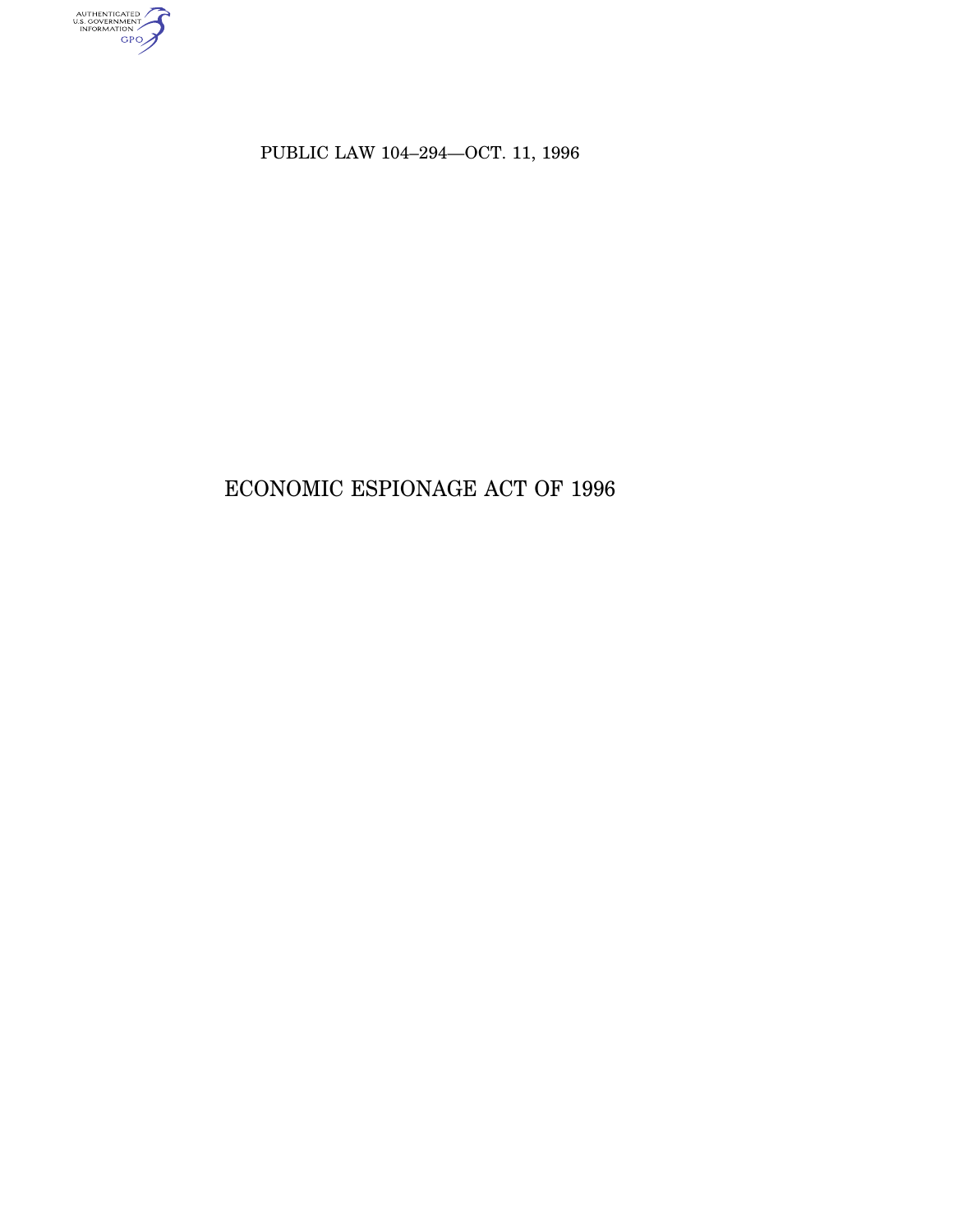### Public Law 104–294 104th Congress

### An Act

Oct. 11, 1996 [H.R. 3723]

To amend title 18, United States Code, to protect proprietary economic information, and for other purposes.

*Be it enacted by the Senate and House of Representatives of the United States of America in Congress assembled,*

18 USC 1 note. Economic Espionage Act of 1996.

### **SECTION 1. SHORT TITLE.**

This Act may be cited as the "Economic Espionage Act of 1996''.

## **TITLE I—PROTECTION OF TRADE SECRETS**

#### **SEC. 101. PROTECTION OF TRADE SECRETS.**

(a) IN GENERAL.—Title 18, United States Code, is amended by inserting after chapter 89 the following:

### **''CHAPTER 90—PROTECTION OF TRADE SECRETS**

''Sec.

''1831. Economic espionage. ''1832. Theft of trade secrets. ''1833. Exceptions to prohibitions.

"1834. Criminal forfeiture.<br>"1835. Orders to preserve confidentiality.

''1836. Civil proceedings to enjoin violations. ''1837. Conduct outside the United States. ''1838. Construction with other laws. ''1839. Definitions.

### **''§ 1831. Economic espionage**

"(a) In GENERAL.—Whoever, intending or knowing that the offense will benefit any foreign government, foreign instrumentality, or foreign agent, knowingly—

 $\degree$ (1) steals, or without authorization appropriates, takes, carries away, or conceals, or by fraud, artifice, or deception obtains a trade secret;

"(2) without authorization copies, duplicates, sketches, draws, photographs, downloads, uploads, alters, destroys, photocopies, replicates, transmits, delivers, sends, mails, communicates, or conveys a trade secret;

''(3) receives, buys, or possesses a trade secret, knowing the same to have been stolen or appropriated, obtained, or converted without authorization;

"(4) attempts to commit any offense described in any of paragraphs  $(1)$  through  $(3)$ ; or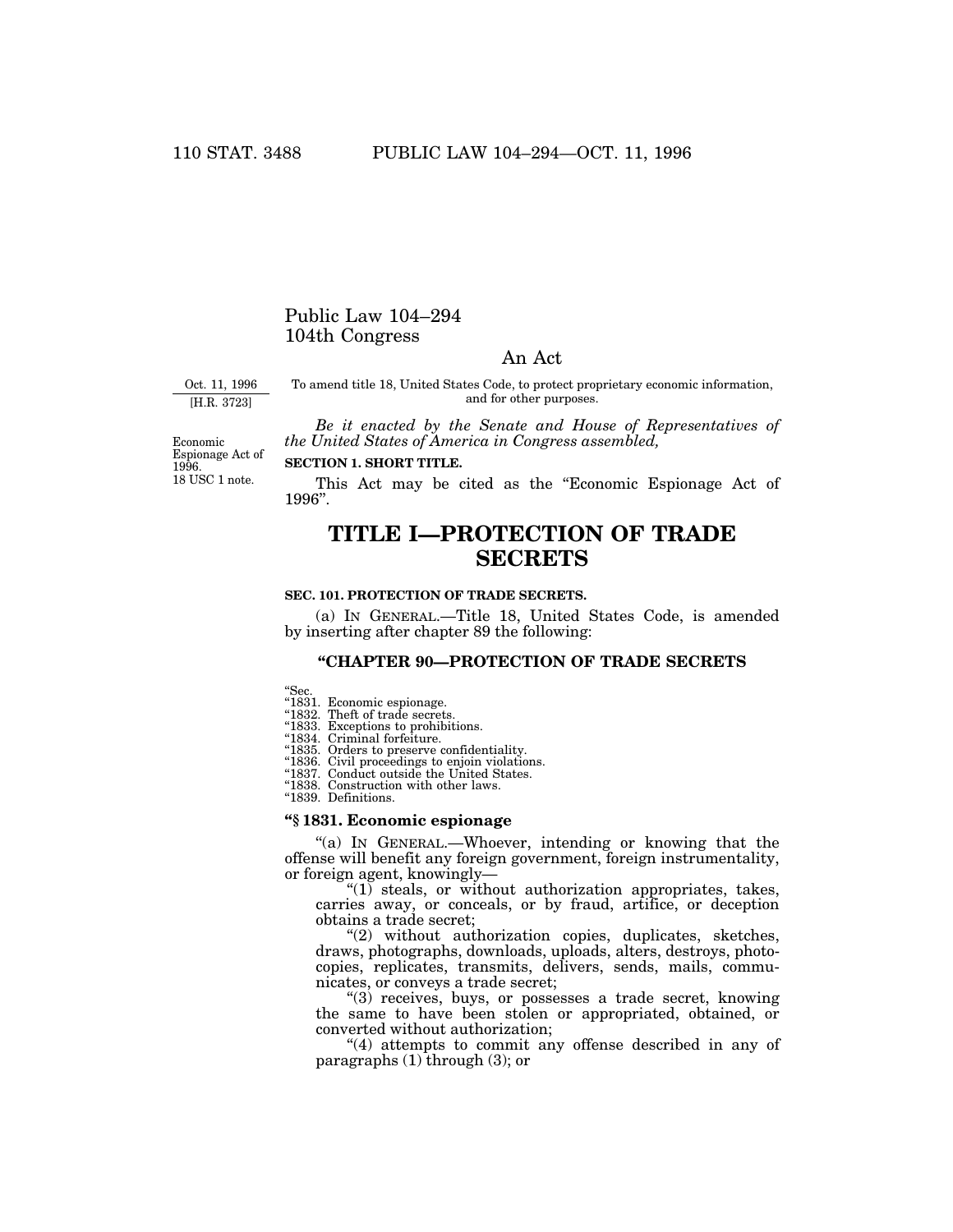''(5) conspires with one or more other persons to commit any offense described in any of paragraphs (1) through (3), and one or more of such persons do any act to effect the object of the conspiracy,

shall, except as provided in subsection (b), be fined not more than \$500,000 or imprisoned not more than 15 years, or both.

''(b) ORGANIZATIONS.—Any organization that commits any offense described in subsection (a) shall be fined not more than \$10,000,000.

### **''§ 1832. Theft of trade secrets**

"(a) Whoever, with intent to convert a trade secret, that is related to or included in a product that is produced for or placed in interstate or foreign commerce, to the economic benefit of anyone other than the owner thereof, and intending or knowing that the offense will, injure any owner of that trade secret, knowingly—

" $(1)$  steals, or without authorization appropriates, takes, carries away, or conceals, or by fraud, artifice, or deception obtains such information;

''(2) without authorization copies, duplicates, sketches, draws, photographs, downloads, uploads, alters, destroys, photocopies, replicates, transmits, delivers, sends, mails, communicates, or conveys such information;

 $(3)$  receives, buys, or possesses such information, knowing the same to have been stolen or appropriated, obtained, or converted without authorization;

"(4) attempts to commit any offense described in paragraphs (1) through (3); or

''(5) conspires with one or more other persons to commit any offense described in paragraphs (1) through (3), and one or more of such persons do any act to effect the object of the conspiracy,

shall, except as provided in subsection (b), be fined under this title or imprisoned not more than 10 years, or both.

''(b) Any organization that commits any offense described in subsection (a) shall be fined not more than \$5,000,000.

### **''§ 1833. Exceptions to prohibitions**

''This chapter does not prohibit—

''(1) any otherwise lawful activity conducted by a governmental entity of the United States, a State, or a political subdivision of a State; or

"(2) the reporting of a suspected violation of law to any governmental entity of the United States, a State, or a political subdivision of a State, if such entity has lawful authority with respect to that violation.

### **''§ 1834. Criminal forfeiture**

''(a) The court, in imposing sentence on a person for a violation of this chapter, shall order, in addition to any other sentence imposed, that the person forfeit to the United States—

 $"(1)$  any property constituting, or derived from, any proceeds the person obtained, directly or indirectly, as the result of such violation; and

" $(2)$  any of the person's property used, or intended to be used, in any manner or part, to commit or facilitate the commission of such violation, if the court in its discretion so determines,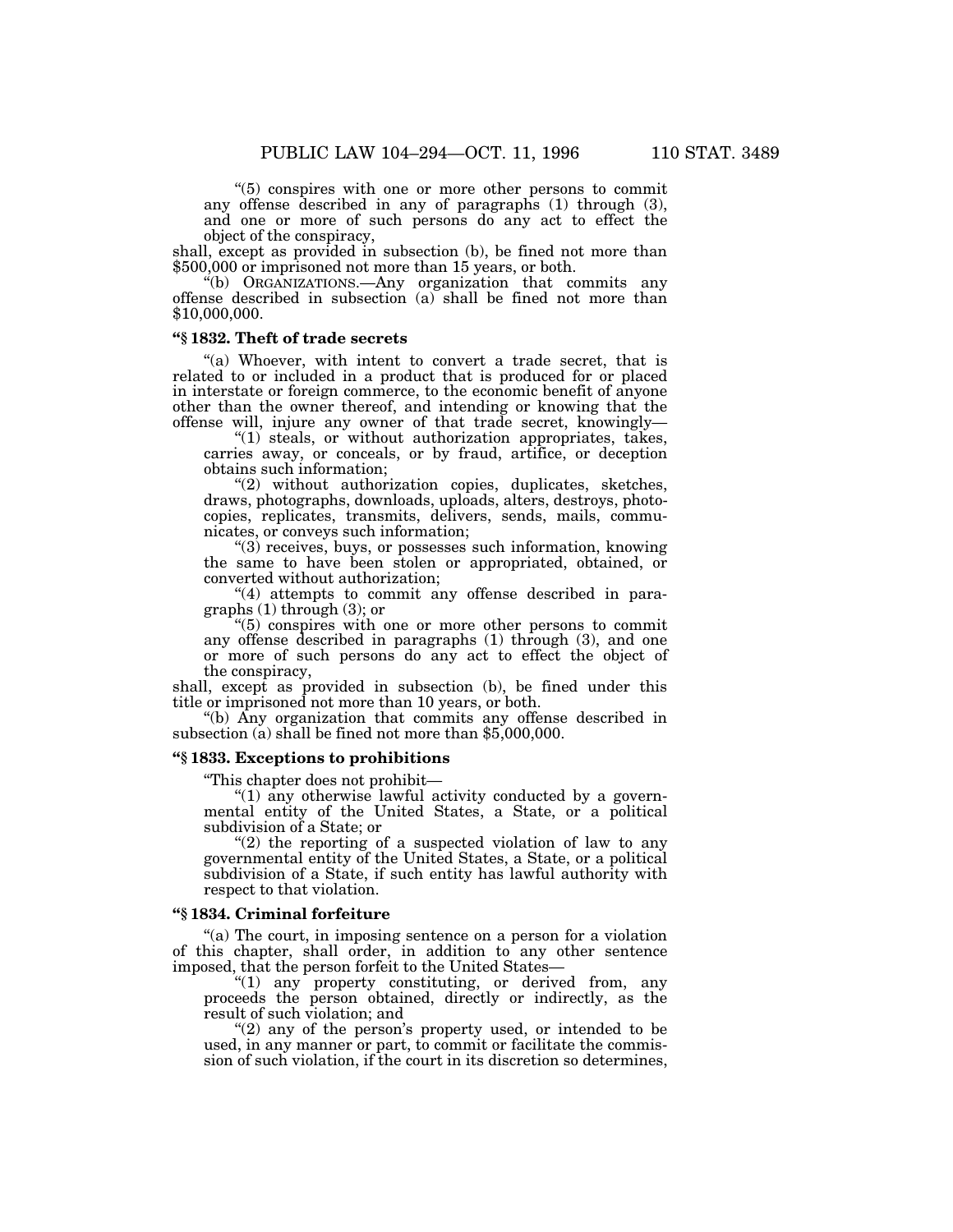taking into consideration the nature, scope, and proportionality of the use of the property in the offense.

''(b) Property subject to forfeiture under this section, any seizure and disposition thereof, and any administrative or judicial proceeding in relation thereto, shall be governed by section 413 of the Comprehensive Drug Abuse Prevention and Control Act of 1970 (21 U.S.C. 853), except for subsections (d) and (j) of such section, which shall not apply to forfeitures under this section.

### **''§ 1835. Orders to preserve confidentiality**

''In any prosecution or other proceeding under this chapter, the court shall enter such orders and take such other action as may be necessary and appropriate to preserve the confidentiality of trade secrets, consistent with the requirements of the Federal Rules of Criminal and Civil Procedure, the Federal Rules of Evidence, and all other applicable laws. An interlocutory appeal by the United States shall lie from a decision or order of a district court authorizing or directing the disclosure of any trade secret.

### **''§ 1836. Civil proceedings to enjoin violations**

"(a) The Attorney General may, in a civil action, obtain appropriate injunctive relief against any violation of this section.

''(b) The district courts of the United States shall have exclusive original jurisdiction of civil actions under this subsection.

### **''§ 1837. Applicability to conduct outside the United States**

This chapter also applies to conduct occurring outside the United States if—

" $(1)$  the offender is a natural person who is a citizen or permanent resident alien of the United States, or an organization organized under the laws of the United States or a State or political subdivision thereof; or

"(2) an act in furtherance of the offense was committed in the United States.

### **''§ 1838. Construction with other laws**

''This chapter shall not be construed to preempt or displace any other remedies, whether civil or criminal, provided by United States Federal, State, commonwealth, possession, or territory law for the misappropriation of a trade secret, or to affect the otherwise lawful disclosure of information by any Government employee under section 552 of title 5 (commonly known as the Freedom of Information Act).

### **''§ 1839. Definitions**

''As used in this chapter—

"(1) the term 'foreign instrumentality' means any agency, bureau, ministry, component, institution, association, or any legal, commercial, or business organization, corporation, firm, or entity that is substantially owned, controlled, sponsored, commanded, managed, or dominated by a foreign government;

" $(2)$  the term 'foreign agent' means any officer, employee, proxy, servant, delegate, or representative of a foreign government;

" $(3)$  the term 'trade secret' means all forms and types of financial, business, scientific, technical, economic, or engineering information, including patterns, plans, compilations, pro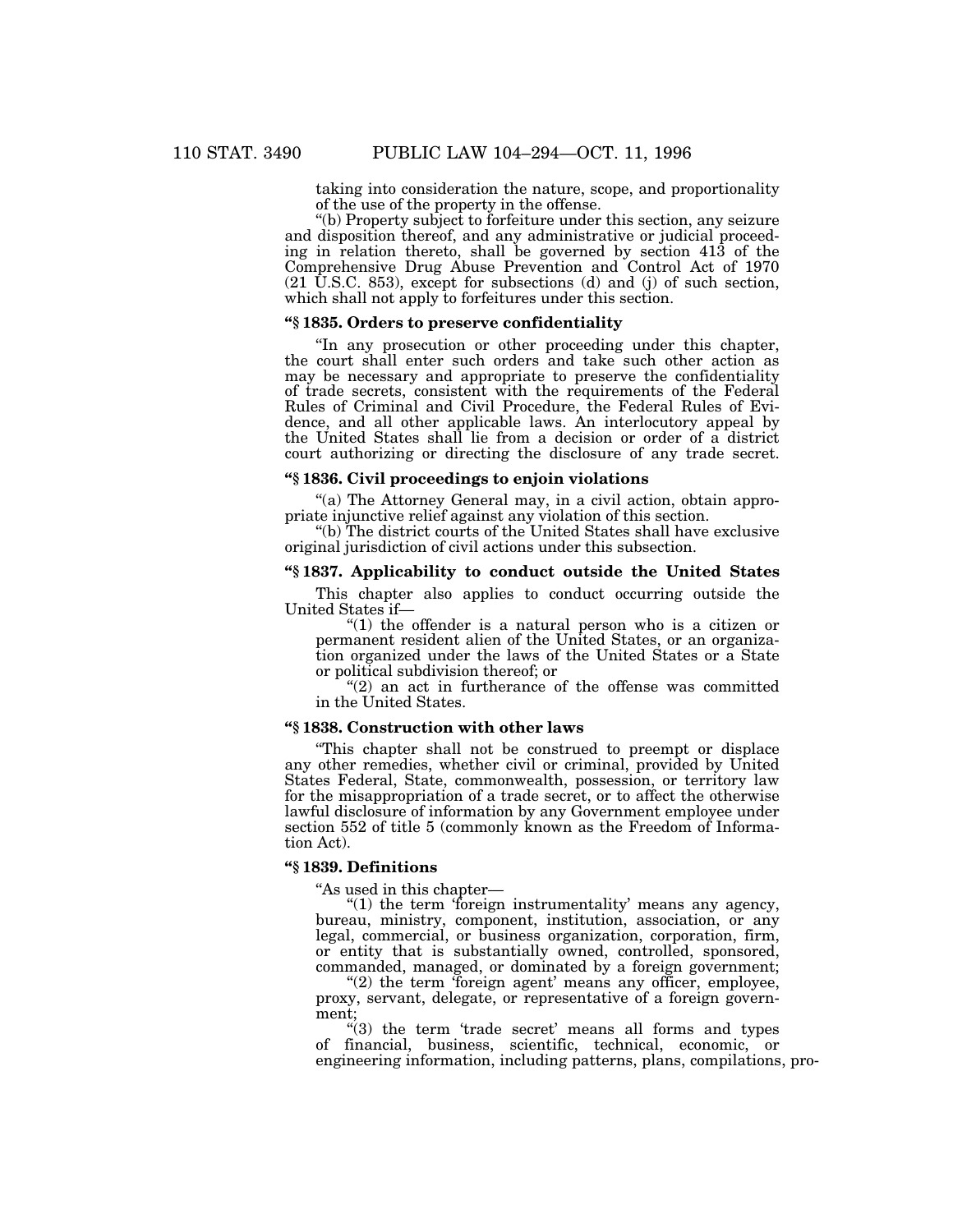gram devices, formulas, designs, prototypes, methods, techniques, processes, procedures, programs, or codes, whether tangible or intangible, and whether or how stored, compiled, or memorialized physically, electronically, graphically, photographically, or in writing if—

 $\mathcal{H}(A)$  the owner thereof has taken reasonable measures to keep such information secret; and

 $\mathrm{H}(B)$  the information derives independent economic value, actual or potential, from not being generally known to, and not being readily ascertainable through proper means by, the public; and

"(4) the term 'owner', with respect to a trade secret, means the person or entity in whom or in which rightful legal or equitable title to, or license in, the trade secret is reposed.''. (b) CLERICAL AMENDMENT.—The table of chapters at the begin-

ning part I of title 18, United States Code, is amended by inserting after the item relating to chapter 89 the following:

### **''90. Protection of trade secrets** ....................................................................... **1831''.**

note.

(c) REPORTS.—Not later than 2 years and 4 years after the 42 USC 10604 date of the enactment of this Act, the Attorney General shall report to Congress on the amounts received and distributed from fines for offenses under this chapter deposited in the Crime Victims Fund established by section 1402 of the Victims of Crime Act of 1984 (42 U.S.C. 10601).

### **SEC. 102. WIRE AND ELECTRONIC COMMUNICATIONS INTERCEPTION AND INTERCEPTION OF ORAL COMMUNICATIONS.**

Section 2516(1)(c) of title 18, United States Code, is amended by inserting ''chapter 90 (relating to protection of trade secrets),'' after "chapter 37 (relating to espionage),".

### **TITLE II—NATIONAL INFORMATION INFRASTRUCTURE PROTECTION ACT OF 1996**

### **SEC. 201. COMPUTER CRIME.**

Section 1030 of title 18, United States Code, is amended—  $(1)$  in subsection  $(a)$ 

 $(A)$  in paragraph  $(1)$ —

(i) by striking ''knowingly accesses'' and inserting ''having knowingly accessed'';

 $(ii)$  by striking "exceeds" and inserting "exceeding"; (iii) by striking "obtains information" and inserting

''having obtained information'';

 $(iv)$  by striking "the intent or";

(v) by striking ''is to be used'' and inserting ''could be used''; and

(vi) by inserting before the semicolon at the end the following: ''willfully communicates, delivers, transmits, or causes to be communicated, delivered, or transmitted, or attempts to communicate, deliver, transmit or cause to be communicated, delivered, or transmitted the same to any person not entitled to receive it, or willfully retains the same and fails to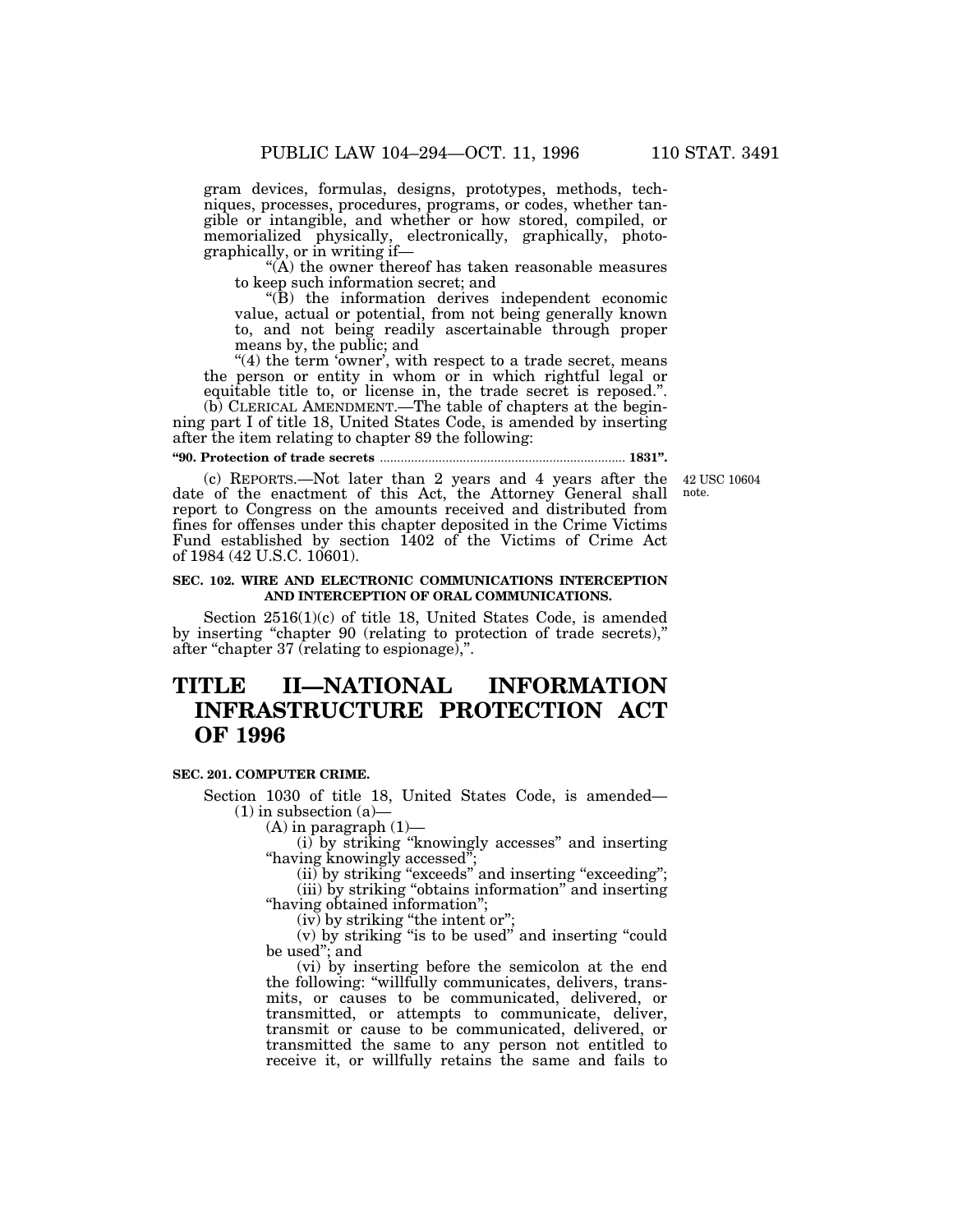deliver it to the officer or employee of the United States entitled to receive it'';

(B) in paragraph (2)—

(i) by striking ''obtains information'' and inserting ''obtains—

"(A) information"; and

(ii) by adding at the end the following new subparagraphs:

"(B) information from any department or agency of the United States; or

''(C) information from any protected computer if the conduct involved an interstate or foreign communication;'';

 $(C)$  in paragraph  $(3)$ -

(i) by inserting ''nonpublic'' before ''computer of a department or agency'';

(ii) by striking ''adversely''; and

(iii) by striking ''the use of the Government's operation of such computer'' and inserting ''that use by or for the Government of the United States''; (D) in paragraph (4)—

(i) by striking ''Federal interest'' and inserting ''protected''; and

(ii) by inserting before the semicolon the following: "and the value of such use is not more than \$5,000 in any 1-year period'';

(E) by striking paragraph (5) and inserting the following:

" $(5)(A)$  knowingly causes the transmission of a program, information, code, or command, and as a result of such conduct, intentionally causes damage without authorization, to a protected computer;

''(B) intentionally accesses a protected computer without authorization, and as a result of such conduct, recklessly causes damage; or

''(C) intentionally accesses a protected computer without authorization, and as a result of such conduct, causes damage;''; and

(F) by inserting after paragraph (6) the following new paragraph:

 $\sqrt[n]{(7)}$  with intent to extort from any person, firm, association, educational institution, financial institution, government entity, or other legal entity, any money or other thing of value, transmits in interstate or foreign commerce any communication containing any threat to cause damage to a protected computer;'';

 $(2)$  in subsection  $(c)$ —

(A) in paragraph (1), by striking ''such subsection'' each place that term appears and inserting "this section"; (B) in paragraph  $(2)$ —

(i) in subparagraph (A)—

(I) by inserting ",  $(a)(5)(C)$ ," after " $(a)(3)$ "; and (II) by striking ''such subsection'' and inserting

''this section'';

(ii) by redesignating subparagraph (B) as subparagraph (C);

(iii) by inserting immediately after subparagraph (A) the following: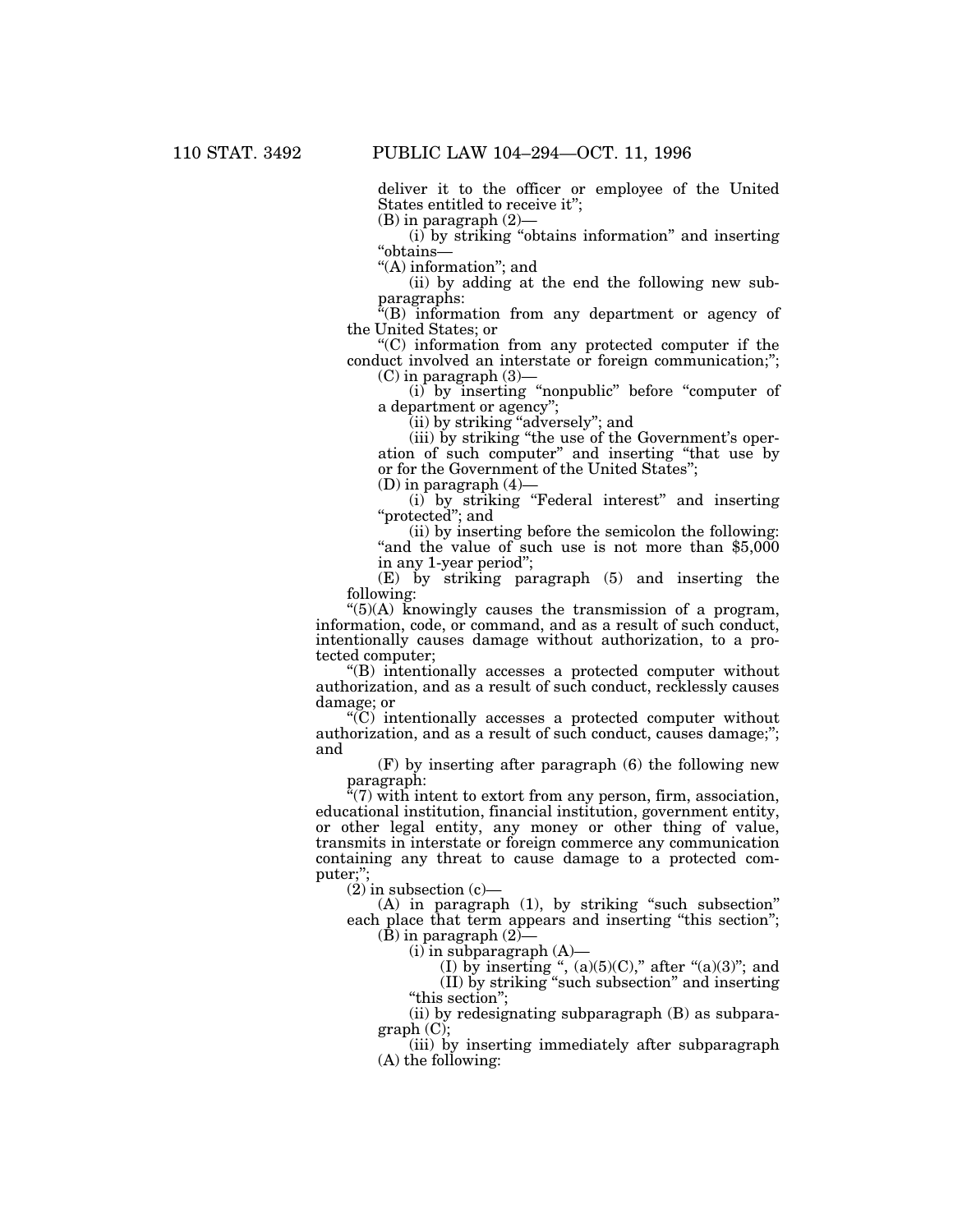''(B) a fine under this title or imprisonment for not more than 5 years, or both, in the case of an offense under subsection  $(a)(2)$ , if—

''(i) the offense was committed for purposes of commercial advantage or private financial gain;

''(ii) the offense was committed in furtherance of any criminal or tortious act in violation of the Constitution or laws of the United States or of any State; or

''(iii) the value of the information obtained exceeds \$5,000;''; and

 $(iv)$  in subparagraph  $(C)$  (as redesignated)—

(I) by striking ''such subsection'' and inserting "this section"; and

(II) by adding "and" at the end;

(C) in paragraph (3)—

 $(i)$  in subparagraph  $(A)$ —

(I) by striking " $(a)(4)$  or  $(a)(5)(A)$ " and inserting  $\rm ``(a)(4),$   $\rm(a)(5)(A),$   $\rm(a)(5)(B),$  or  $\rm(a)(7)$ "; and

(II) by striking ''such subsection'' and inserting "this section"; and

(ii) in subparagraph (B)—

(I) by striking " $(a)(4)$  or  $(a)(5)$ " and inserting

"(a)(4), (a)(5)(A), (a)(5)(B), (a)(5)(C), or (a)(7)"; and (II) by striking ''such subsection'' and inserting

"this section"; and

(D) by striking paragraph (4);

(3) in subsection (d), by inserting "subsections  $(a)(2)(A)$ ,  $(a)(2)(B)$ ,  $(a)(3)$ ,  $(a)(4)$ ,  $(a)(5)$ , and  $(a)(6)$  of" before "this section."; (4) in subsection (e)—

(A) in paragraph (2)—

(i) by striking ''Federal interest'' and inserting ''protected'';

(ii) in subparagraph (A), by striking ''the use of the financial institution's operation or the Government's operation of such computer'' and inserting ''that use by or for the financial institution or the Government''; and

(iii) by striking subparagraph (B) and inserting the following:

''(B) which is used in interstate or foreign commerce or communication;'';

(B) in paragraph (6), by striking "and" at the end; (C) in paragraph (7), by striking the period at the

end and inserting ''; and''; and

(D) by adding at the end the following new paragraphs: "(8) the term 'damage' means any impairment to the integrity or availability of data, a program, a system, or information, that—

"(A) causes loss aggregating at least \$5,000 in value during any 1-year period to one or more individuals;

 $\sqrt[m]{B}$  modifies or impairs, or potentially modifies or impairs, the medical examination, diagnosis, treatment, or care of one or more individuals;

''(C) causes physical injury to any person; or

''(D) threatens public health or safety; and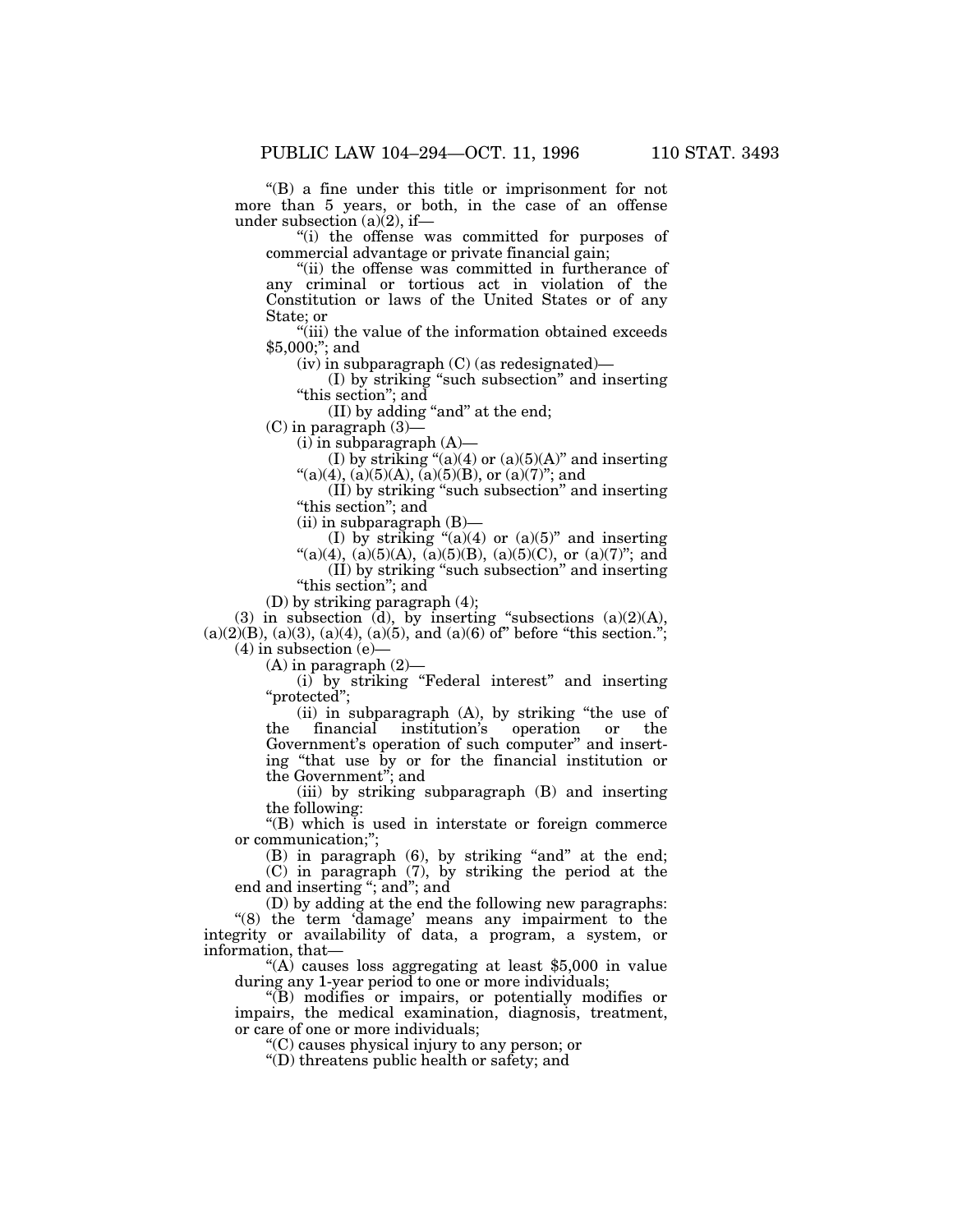''(9) the term 'government entity' includes the Government of the United States, any State or political subdivision of the United States, any foreign country, and any state, province, municipality, or other political subdivision of a foreign country.''; and

 $(5)$  in subsection  $(g)$ —

(A) by striking '', other than a violation of subsection  $(a)(5)(B),''$ ; and

(B) by striking ''of any subsection other than subsection  $(a)(5)(A)(ii)(II)(bb)$  or  $(a)(5)(B)(ii)(II)(bb)$ " and inserting ''involving damage as defined in subsection (e)(8)(A)''.

### **TITLE III—TRANSFER OF PERSONS FOUND NOT GUILTY BY REASON OF INSANITY**

### **SEC. 301. TRANSFER OF PERSONS FOUND NOT GUILTY BY REASON OF INSANITY.**

(a) AMENDMENT OF SECTION 4243 OF TITLE 18.—Section 4243 of title 18, United States Code, is amended by adding at the end the following new subsection:

"(i) CERTAIN PERSONS FOUND NOT GUILTY BY REASON OF INSANITY IN THE DISTRICT OF COLUMBIA.—

"(1) TRANSFER TO CUSTODY OF THE ATTORNEY GENERAL.-Notwithstanding section 301(h) of title 24 of the District of Columbia Code, and notwithstanding subsection 4247(j) of this title, all persons who have been committed to a hospital for the mentally ill pursuant to section  $301(d)(1)$  of title 24 of the District of Columbia Code, and for whom the United States has continuing financial responsibility, may be transferred to the custody of the Attorney General, who shall hospitalize the person for treatment in a suitable facility.

'(2) APPLICATION.-

''(A) IN GENERAL.—The Attorney General may establish custody over such persons by filing an application in the United States District Court for the District of Columbia, demonstrating that the person to be transferred is a person described in this subsection.

''(B) NOTICE.—The Attorney General shall, by any means reasonably designed to do so, provide written notice of the proposed transfer of custody to such person or such person's guardian, legal representative, or other lawful agent. The person to be transferred shall be afforded an opportunity, not to exceed 15 days, to respond to the proposed transfer of custody, and may, at the court's discretion, be afforded a hearing on the proposed transfer of custody. Such hearing, if granted, shall be limited to a determination of whether the constitutional rights of such person would be violated by the proposed transfer of custody.

''(C) ORDER.—Upon application of the Attorney General, the court shall order the person transferred to the custody of the Attorney General, unless, pursuant to a hearing under this paragraph, the court finds that the proposed transfer would violate a right of such person under the United States Constitution.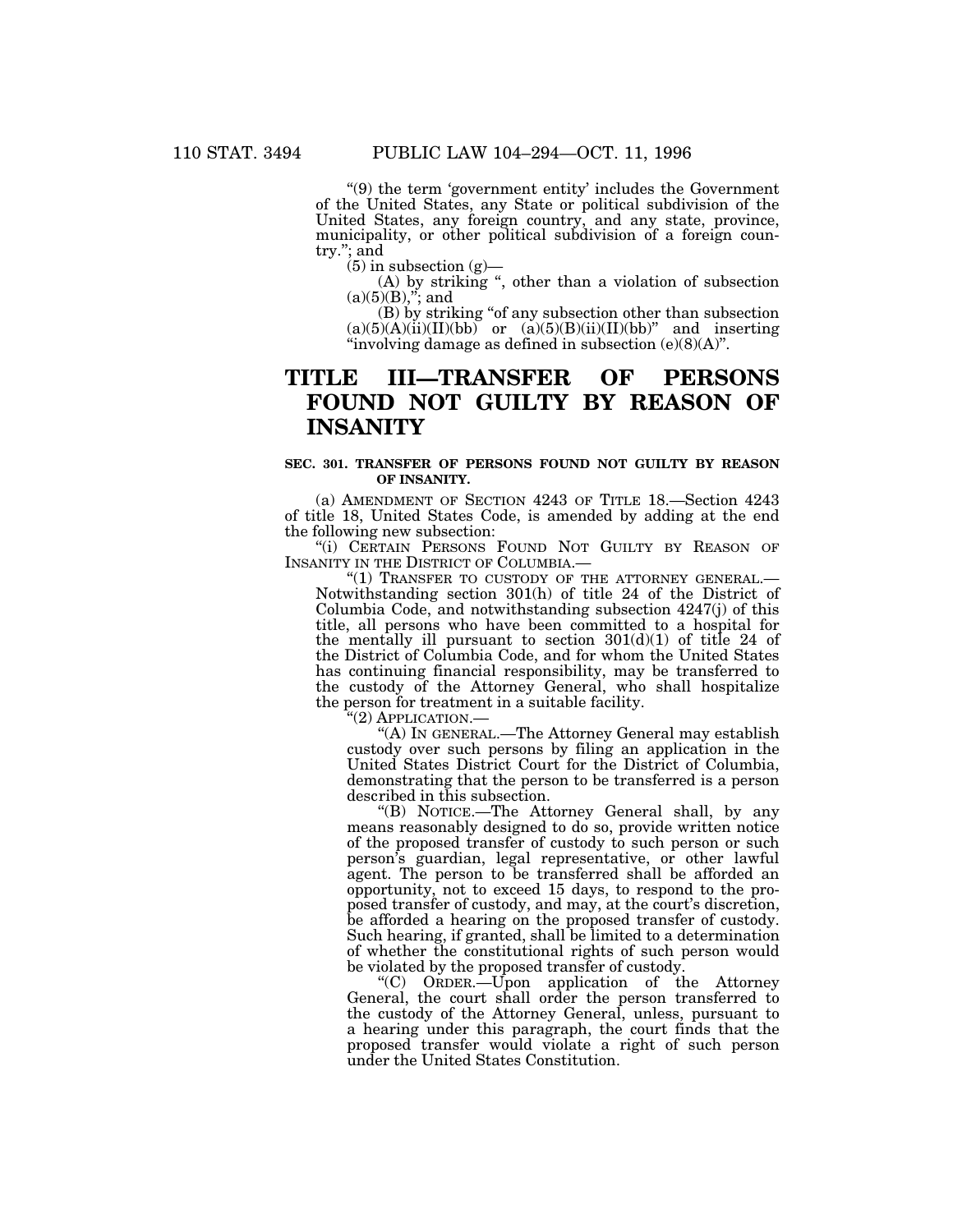''(D) EFFECT.—Nothing in this paragraph shall be construed to—

''(i) create in any person a liberty interest in being granted a hearing or notice on any matter;

"(ii) create in favor of any person a cause of action against the United States or any officer or employee of the United States; or

''(iii) limit in any manner or degree the ability of the Attorney General to move, transfer, or otherwise manage any person committed to the custody of the Attorney General.

''(3) CONSTRUCTION WITH OTHER SECTIONS.—Subsections (f) and (g) and section 4247 shall apply to any person transferred to the custody of the Attorney General pursuant to this subsection.''.

(b) TRANSFER OF RECORDS.—Notwithstanding any provision of 18 USC 4243 the District of Columbia Code or any other provision of law, the District of Columbia and St. Elizabeth's Hospital—

(1) not later than 30 days after the date of enactment of this Act, shall provide to the Attorney General copies of all records in the custody or control of the District or the Hospital on such date of enactment pertaining to persons described in section 4243(i) of title 18, United States Code (as added by subsection (a));

(2) not later than 30 days after the creation of any records by employees, agents, or contractors of the District of Columbia or of St. Elizabeth's Hospital pertaining to persons described in section 4243(i) of title 18, United States Code, provide to the Attorney General copies of all such records created after the date of enactment of this Act;

(3) shall not prevent or impede any employee, agent, or contractor of the District of Columbia or of St. Elizabeth's Hospital who has obtained knowledge of the persons described in section 4243(i) of title 18, United States Code, in the employee's professional capacity from providing that knowledge to the Attorney General, nor shall civil or criminal liability attach to such employees, agents, or contractors who provide such knowledge; and

(4) shall not prevent or impede interviews of persons described in section 4243(i) of title 18, United States Code, by representatives of the Attorney General, if such persons voluntarily consent to such interviews.

(c) CLARIFICATION OF EFFECT ON CERTAIN TESTIMONIAL PRIVILEGES.—The amendments made by this section shall not be construed to affect in any manner any doctor-patient or psychotherapist-patient testimonial privilege that may be otherwise applicable to persons found not guilty by reason of insanity and affected by this section.

(d) SEVERABILITY.—If any provision of this section, an amendment made by this section, or the application of such provision or amendment to any person or circumstance is held to be unconstitutional, the remainder of this section and the amendments made by this section shall not be affected thereby. 18 USC 4243 note.

18 USC 4243 note.

note.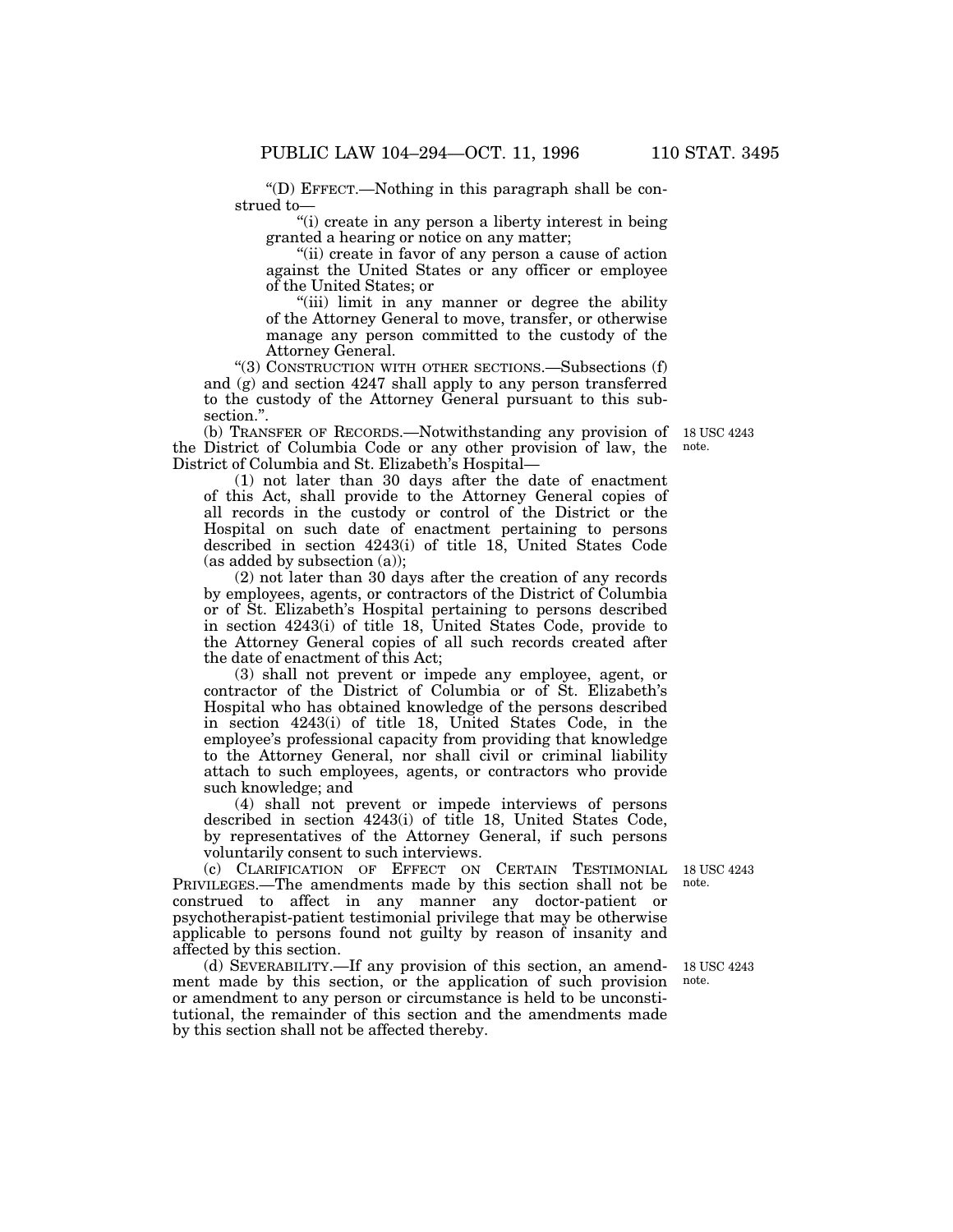### **TITLE IV—ESTABLISHMENT OF BOYS AND GIRLS CLUBS**

42 USC 13751 note.

### **SEC. 401. ESTABLISHING BOYS AND GIRLS CLUBS.**

(a) FINDINGS AND PURPOSE.— (1) FINDINGS.—The Congress finds that—

(A) the Boys and Girls Clubs of America, chartered by an Act of Congress on December 10, 1991, during its 90-year history as a national organization, has proven itself as a positive force in the communities it serves;

(B) there are 1,810 Boys and Girls Clubs facilities throughout the United States, Puerto Rico, and the United States Virgin Islands, serving 2,420,000 youths nationwide;

(C) 71 percent of the young people who benefit from Boys and Girls Clubs programs live in our inner cities and urban areas;

(D) Boys and Girls Clubs are locally run and have been exceptionally successful in balancing public funds with private sector donations and maximizing community involvement;

(E) Boys and Girls Clubs are located in 289 public housing sites across the Nation;

(F) public housing projects in which there is an active Boys and Girls Club have experienced a 25 percent reduction in the presence of crack cocaine, a 22 percent reduction in overall drug activity, and a 13 percent reduction in juvenile crime;

(G) these results have been achieved in the face of national trends in which overall drug use by youth has increased 105 percent since 1992 and 10.9 percent of the Nation's young people use drugs on a monthly basis; and

(H) many public housing projects and other distressed areas are still underserved by Boys and Girls Clubs.

(2) PURPOSE.—It is the purpose of this section to provide adequate resources in the form of seed money for the Boys and Girls Clubs of America to establish 1,000 additional local Boys and Girls Clubs in public housing projects and other distressed areas by 2001.

(b) DEFINITIONS.—For purposes of this section—

(1) the terms ''public housing'' and ''project'' have the same meanings as in section 3(b) of the United States Housing Act of 1937; and

(2) the term ''distressed area'' means an urban, suburban, or rural area with a high percentage of high risk youth as defined in section 509A of the Public Health Service Act (42 U.S.C. 290aa–8(f)).<br>(c) Establishment.

 $(1)$  In GENERAL.—For each of the fiscal years 1997, 1998, 1999, 2000, and 2001, the Director of the Bureau of Justice Assistance of the Department of Justice shall provide a grant to the Boys and Girls Clubs of America for the purpose of establishing Boys and Girls Clubs in public housing projects and other distressed areas.

(2) CONTRACTING AUTHORITY.—Where appropriate, the Secretary of Housing and Urban Development, in consultation with the Attorney General, shall enter into contracts with the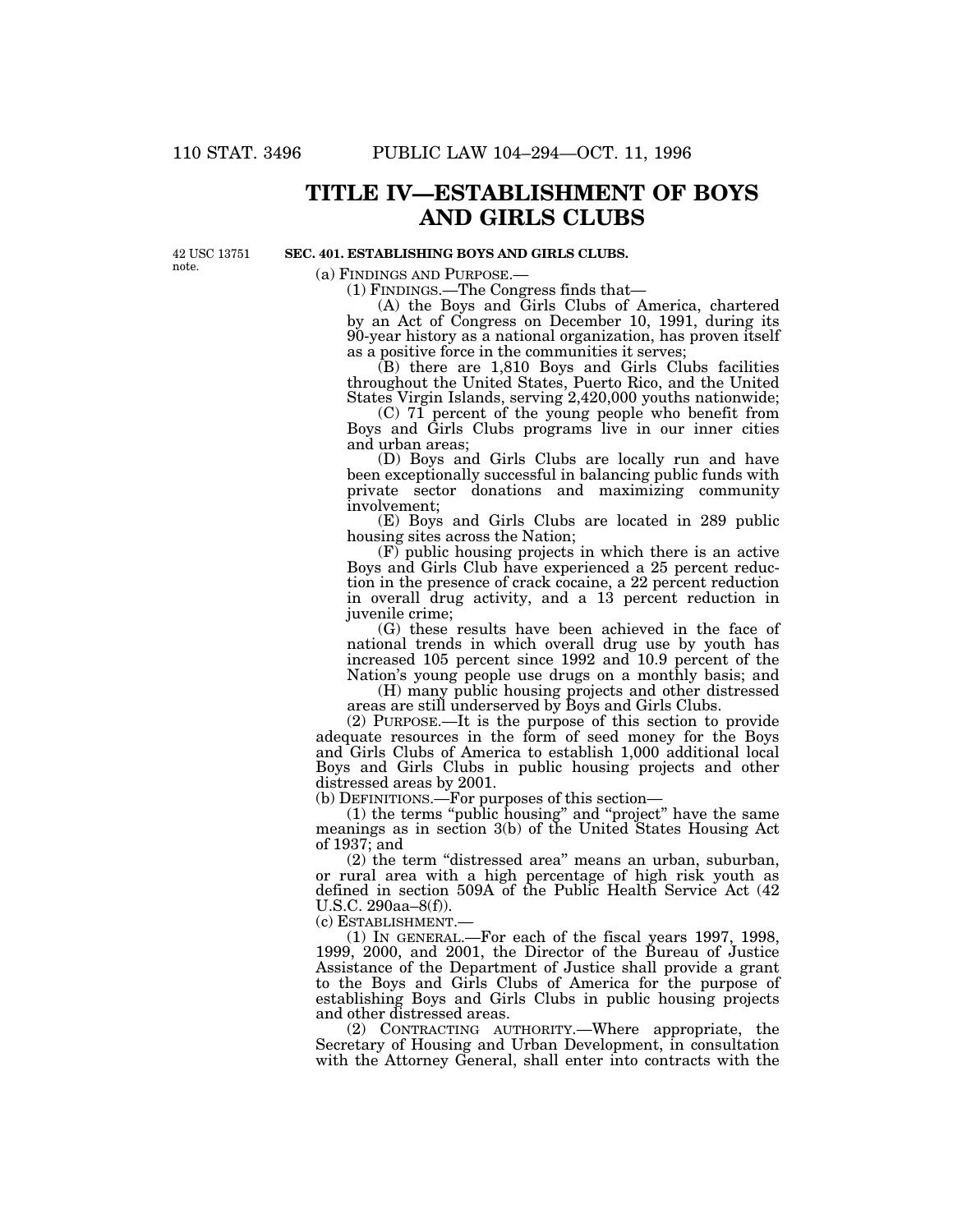Boys and Girls Clubs of America to establish clubs pursuant to the grants under paragraph (1).

(d) REPORT.—Not later than May 1 of each fiscal year for which amounts are made available to carry out this Act, the Attorney General shall submit to the Committees on the Judiciary of the Senate and the House of Representatives a report that details the progress made under this Act in establishing Boys and Girls Clubs in public housing projects and other distressed areas, and the effectiveness of the programs in reducing drug abuse and juvenile crime.

(e) AUTHORIZATION OF APPROPRIATIONS.—

(1) IN GENERAL.—There are authorized to be appropriated to carry out this section—

(A) \$20,000,000 for fiscal year 1997;

(B) \$20,000,000 for fiscal year 1998;

(C) \$20,000,000 for fiscal year 1999;

(D) \$20,000,000 for fiscal year 2000; and

(E) \$20,000,000 for fiscal year 2001.

(2) VIOLENT CRIME REDUCTION TRUST FUND.—The sums authorized to be appropriated by this subsection may be made from the Violent Crime Reduction Trust Fund.

## **TITLE V—USE OF CERTAIN TECH-NOLOGY TO FACILITATE CRIMINAL CONDUCT**

#### **SEC. 501. USE OF CERTAIN TECHNOLOGY TO FACILITATE CRIMINAL** 18 USC 3552 **CONDUCT.**

note.

(a) INFORMATION.—The Administrative Office of the United States courts shall establish policies and procedures for the inclusion in all presentence reports of information that specifically identifies and describes any use of encryption or scrambling technology that would be relevant to an enhancement under section 3C1.1 (dealing with Obstructing or Impeding the Administration of Justice) of the Sentencing Guidelines or to offense conduct under the Sentencing Guidelines.

(b) COMPILING AND REPORT.—The United States Sentencing Commission shall—

(1) compile and analyze any information contained in documentation described in subsection (a) relating to the use of encryption or scrambling technology to facilitate or conceal criminal conduct; and

(2) based on the information compiled and analyzed under paragraph (1), annually report to the Congress on the nature and extent of the use of encryption or scrambling technology to facilitate or conceal criminal conduct.

### **TITLE VI—TECHNICAL AND MINOR AMENDMENTS**

### **SEC. 601. GENERAL TECHNICAL AMENDMENTS.**

(a) FURTHER CORRECTIONS TO MISLEADING FINE AMOUNTS AND RELATED TYPOGRAPHICAL ERRORS.—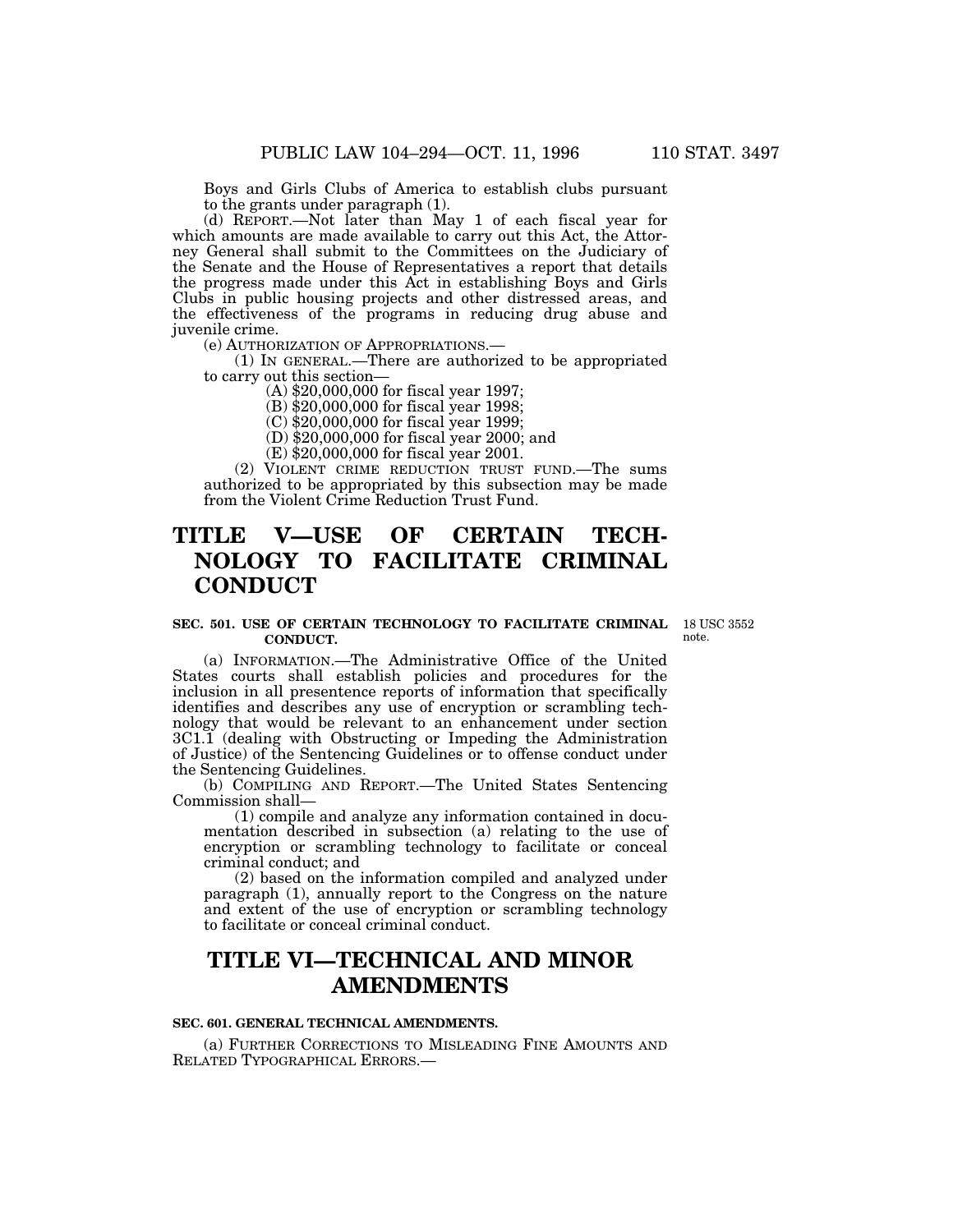(1) Sections 152, 153, 154, and 610 of title 18, United States Code, are each amended by striking ''fined not more than \$5,000'' and inserting ''fined under this title''.

(2) Section 970(b) of title 18, United States Code, is amended by striking ''fined not more than \$500'' and inserting ''fined under this title''.

(3) Sections 661, 1028(b), 1361, and 2701(b) of title 18, United States Code, are each amended by striking ''fine of under" each place it appears and inserting "fine under".

(4) Section  $3146(b)(1)(A)(iv)$  of title 18, United States Code, is amended by striking ''a fined under this title'' and inserting "a fine under this title"

(5) The section 1118 of title 18, United States Code, that was enacted by Public Law 103–333—

(A) is redesignated as section 1122; and

(B) is amended in subsection (c) by—

(i) inserting ''under this title'' after ''fine''; and (ii) striking ''nor more than \$20,000''.

(6) The table of sections at the beginning of chapter 51 of title 18, United States Code, is amended by adding at the end the following new item:

''1122. Protection against the human immunodeficiency virus.''.

(7) Sections 1761(a) and 1762(b) of title 18, United States Code, are each amended by striking ''fined not more than \$50,000'' and inserting ''fined under this title''.

(8) Sections 1821, 1851, 1852, 1853, 1854, 1905, 1916, 1918, 1991, 2115, 2116, 2191, 2192, 2194, 2199, 2234, 2235, and 2236 of title 18, United States Code, are each amended by striking ''fined not more than \$1,000'' each place it appears and inserting "fined under this title".<br>(9) Section 1917 of title 18, United States Code, is amended

by striking "fined not less than \$100 nor more than \$1,000" and inserting ''fined under this title not less than \$100''.

(10) Section 1920 of title 18, United States Code, is amended—

(A) by striking "of not more than \$250,000" and inserting "under this title"; and

 $(B)$  by striking "of not more than \$100,000" and

inserting "under this title".<br>(11) Section 2076 of title 18, United States Code, is (11) Section 2076 of title 18, United States Code, is amended by striking ''fined not more than \$1,000 or imprisoned not more than one year'' and inserting ''fined under this title or imprisoned not more than one year, or both''.

(12) Section 597 of title 18, United States Code, is amended by striking ''fined not more than \$10,000'' and inserting ''fined under this title''.

(b) CROSS REFERENCE CORRECTIONS AND CORRECTIONS OF TYPOGRAPHICAL ERRORS.—

 $(1)$  Section 3286 of title 18, United States Code, is amended—

(A) by striking "2331" and inserting "2332";

(B) by striking "2339" and inserting "2332a"; and

(C) by striking ''36'' and inserting ''37''.

(2) Section 2339A(b) of title 18, United States Code, is amended—

 $(A)$  by striking "2331" and inserting "2332";

 $(B)$  by striking "2339" and inserting "2332a";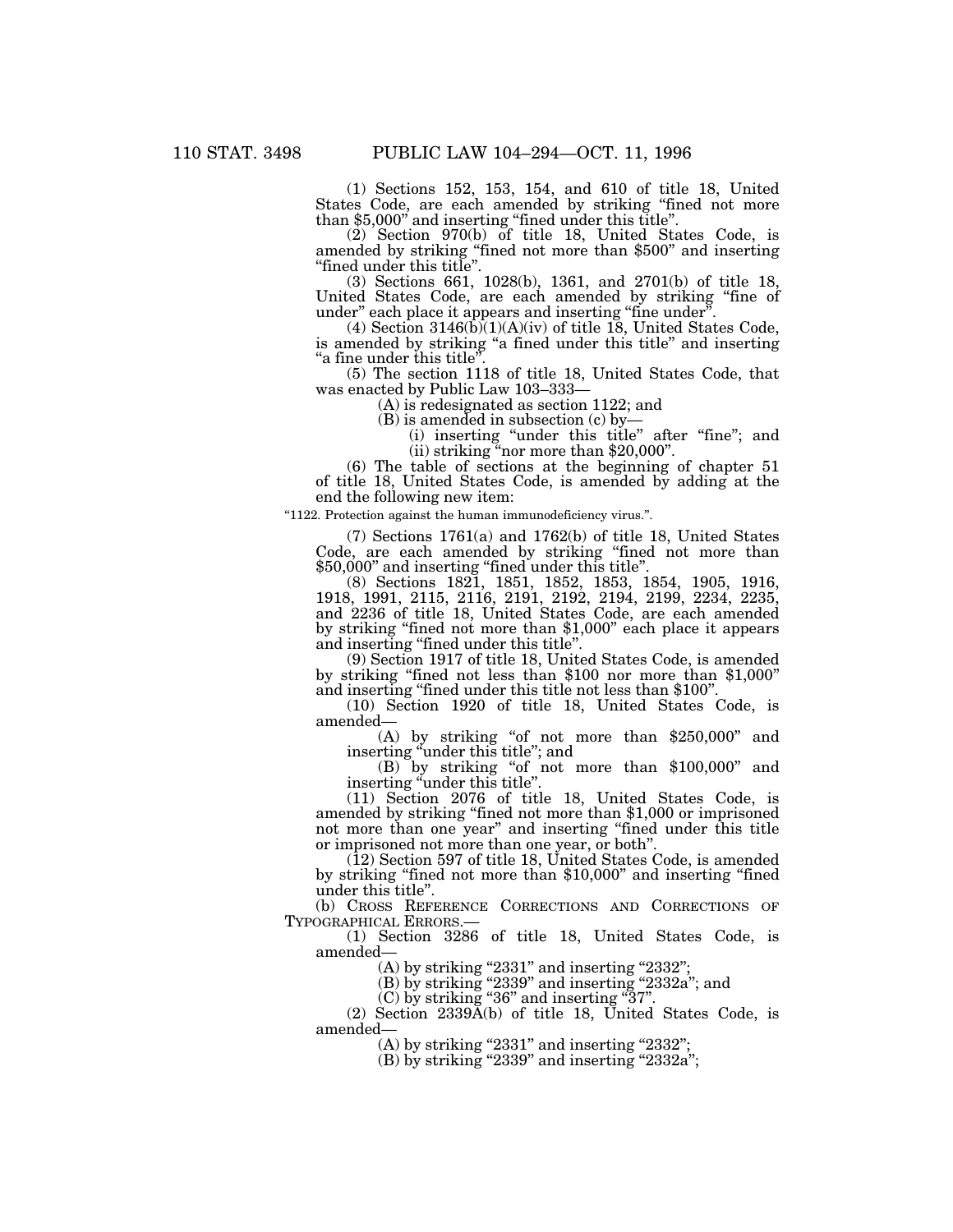(C) by striking "36" and inserting "37"; and

(D) by striking "of an escape" and inserting "or an escape''.

 $(3)$  Section 1961 $(1)(D)$  of title 18, United States Code, is amended by striking ''that title'' and inserting ''this title''.

(4) Section 2423(b) of title 18, United States Code, is amended by striking "2245" and inserting "2246".

(5) Section 3553(f) of title 18, United States Code, is amended by striking ''section 1010 or 1013 of the Controlled Substances Import and Export Act (21 U.S.C. 961, 963)'' and inserting ''section 1010 or 1013 of the Controlled Substances Import and Export Act (21 U.S.C. 960, 963)''.

(6) Section 3553(f)(4) of title 18, United States Code, is amended by striking "21 U.S.C. 848" and inserting "section 408 of the Controlled Substances Act''.

 $(7)$  Section  $3592(c)(1)$  of title 18, United States Code, is amended by striking "2339" and inserting "2332a".

(c) SIMPLIFICATION AND CLARIFICATION OF WORDING.—

(1) The third undesignated paragraph of section 5032 of title 18, United States Code, is amended by inserting "or as authorized under section  $3401(g)$  of this title" after "shall proceed by information''.

(2) Section 1120 of title 18, United States Code, is amended by striking ''Federal prison'' each place it appears and inserting ''Federal correctional institution''.

(3) Section 247(d) of title 18, United States Code, is amended by striking "notification" and inserting "certification".

(d) CORRECTION OF PARAGRAPH CONNECTORS.—Section 2516(1) of title 18, United States Code, is amended—

 $(1)$  in paragraph  $(1)$ , by striking "or" after the semicolon; and

 $(2)$  in paragraph  $(n)$ , by striking "and" where it appears after the semicolon and inserting "or".

(e) CORRECTION CAPITALIZATION OF ITEMS IN LIST.—Section 504 of title 18, United States Code, is amended—

 $(1)$  in paragraph  $(1)$ , by striking "the" the first place it appears and inserting ''The''; and

(2) in paragraph (3), by striking ''the'' the first place it appears and inserting ''The''.

(f) CORRECTIONS OF PUNCTUATION AND OTHER ERRONEOUS FORM.—

(1) Section 656 of title 18, United States Code, is amended in the first paragraph by striking "Act,," and inserting "Act,".

(2) Section 1114 of title 18, United States Code, is amended by striking " $1112$ ." and inserting " $1112$ ,".

(3) Section 504(3) of title 18, United States Code, is amended by striking "importation, of" and inserting "importation of''.

(4) Section 3059A(a)(1) of title 18, United States Code, is amended by striking ''section 215 225,,'' and inserting ''section 215, 225,''.

(5) Section 3125(a) of title 18, United States Code, is amended by striking the close quotation mark at the end.

(6) Section  $1956(c)(7)(B)(iii)$  of title 18, United States Code, is amended by striking "1978)" and inserting "1978".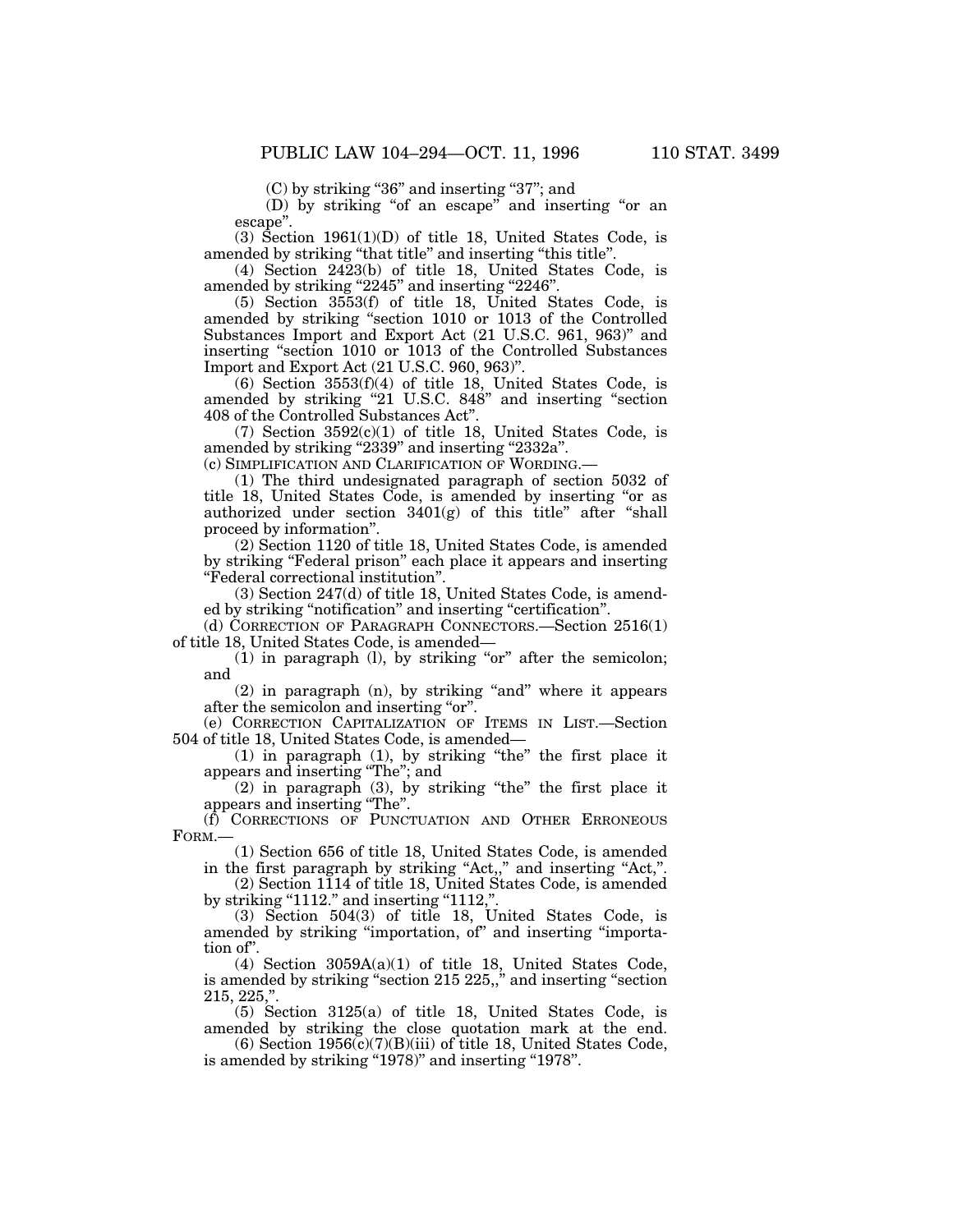(7) The item relating to section 656 in the table of sections at the beginning of chapter 31 of title 18, United States Code, is amended by inserting a comma after "embezzlement".

(8) The item relating to section 1024 in the table of sections at the beginning of chapter 47 of title 18, United States Code, is amended by striking "veterans" and inserting "veteran's"

(9) Section 3182 (including the heading of such section) and the item relating to such section in the table of sections at the beginning of chapter 209, of title 18, United States Code, are each amended by inserting a comma after "District" each place it appears.

(10) The item relating to section 3183 in the table of sections at the beginning of chapter 209 of title 18, United States Code, is amended by inserting a comma after ''Territory''.

(11) The items relating to section 2155 and 2156 in the table of sections at the beginning of chapter 105 of title 18, United States Code, are each amended by striking "or" and inserting ", or".

(12) The headings for sections 2155 and 2156 of title 18, United States Code, are each amended by striking "**or**" and inserting ''**, or**''.

(13) Section 1508 of title 18, United States Code, is amended by realigning the matter beginning ''shall be fined'' and ending "one year, or both." so that it is flush to the left margin.

(14) The item relating to section 4082 in the table of sections at the beginning of chapter 305 of title 18, United States Code, is amended by striking "centers," and inserting ''centers;''.

(15) Section 2101(a) of title 18, United States Code, is amended by striking " $(1)$ " and by redesignating subparagraphs (A) through (D) as paragraphs (1) through (4), respectively.

(16) Section 5038 of title 18, United States Code, is amended by striking ''section 841, 952(a), 955, or 959 of title 21'' each place it appears and inserting ''section 401 of the Controlled Substances Act or section 1001(a), 1005, or 1009 of the Controlled Substances Import and Export Act''.

(g) CORRECTIONS OF PROBLEMS ARISING FROM UNCOORDINATED AMENDMENTS.—

(1) SECTION 5032.—The first undesignated paragraph of section 5032 of title 18, United States Code, is amended— (A) by inserting "section  $922(x)$ " before "or section

924(b)"; and

(B) by striking "or  $(x)$ ".

(2) STRIKING MATERIAL UNSUCCESSFULLY ATTEMPTED TO BE STRICKEN FROM SECTION 1116 BY PUBLIC LAW 103–322.—Subsection (a) of section 1116 of title 18, United States Code, is amended by striking ", except" and all that follows through the end of such subsection and inserting a period.

(3) ELIMINATION OF DUPLICATE AMENDMENT IN SECTION 1958.—Section 1958(a) of title 18, United States Code, is amended by striking "or who conspires to do so" where it appears following ''or who conspires to do so'' and inserting a comma.

(h) INSERTION OF MISSING END QUOTE.—Section 80001(a) of the Violent Crime Control and Law Enforcement Act of 1994 is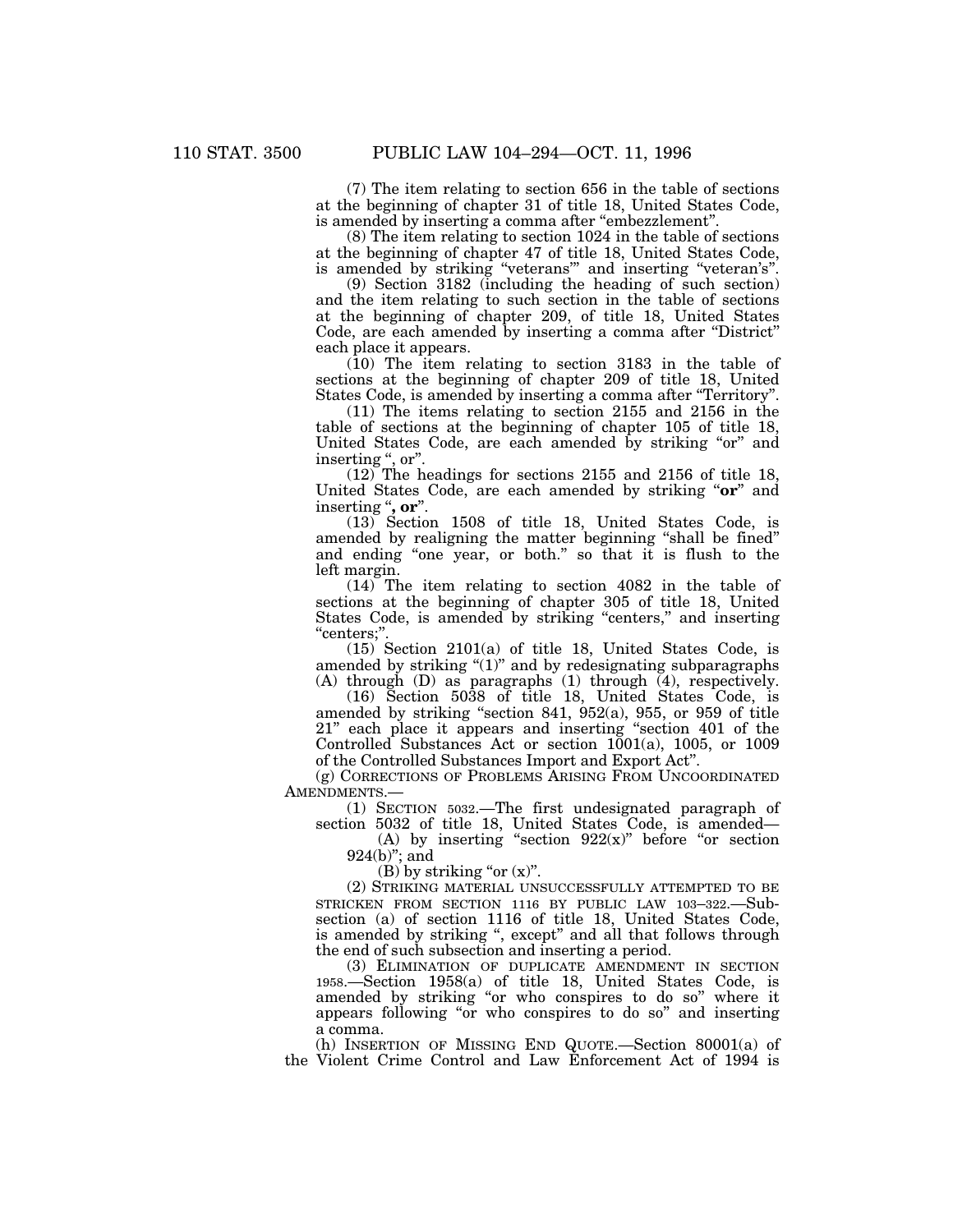amended by inserting a close quotation mark followed by a period at the end.

(i) REDESIGNATION OF DUPLICATE SECTION NUMBERS AND CONFORMING CLERICAL AMENDMENTS.—

(1) REDESIGNATION.—That section 2258 added to title 18, United States Code, by section 160001(a) of the Violent Crime Control and Law Enforcement Act of 1994 is redesignated as section 2260.

(2) CONFORMING CLERICAL AMENDMENT.—The item in the table of sections at the beginning of chapter 110 of title 18, United States Code, relating to the section redesignated by paragraph  $(1)$  is amended by striking "2258" and inserting ''2260''.

(3) CONFORMING AMENDMENT TO CROSS-REFERENCE.—Section 1961(1)(B) of title 18, United States Code, is amended by striking "2258" and inserting "2260".

(j) REDESIGNATION OF DUPLICATE CHAPTER NUMBER AND CONFORMING CLERICAL AMENDMENT.—

(1) REDESIGNATION.—The chapter 113B added to title 18, United States Code, by Public Law 103–236 is redesignated chapter 113C.

(2) CONFORMING CLERICAL AMENDMENT.—The table of chapters at the beginning of part I of title 18, United States Code, is amended in the item relating to the chapter redesignated by paragraph (1)—

 $(\mathbf{\hat{A}})$  by striking "**113B**" and inserting "**113C**"; and

(B) by striking ''**2340.**'' and inserting ''**2340**''.

(k) REDESIGNATION OF DUPLICATE PARAGRAPH NUMBERS AND CORRECTION OF PLACEMENT OF PARAGRAPHS IN SECTION 3563.—

(1) REDESIGNATION.—Section 3563(a) of title 18, United States Code, is amended by redesignating the second paragraph  $(4)$  as paragraph  $(5)$ .

(2) CONFORMING CONNECTOR CHANGE.—Section 3563(a) of title 18, United States Code, is amended—

(A) by striking "and" at the end of paragraph (3); and

(B) by striking the period at the end of paragraph (4) and inserting ''; and''.

(3) PLACEMENT CORRECTION.—Section 3563(a) of title 18, United States Code, is amended so that paragraph (4) and the paragraph redesignated as paragraph  $(5)$  by this subsection are transferred to appear in numerical order immediately following paragraph  $(3)$  of such section  $3563(a)$ .

(l) REDESIGNATION OF DUPLICATE PARAGRAPH NUMBERS IN SECTION 1029 AND CONFORMING AMENDMENTS RELATED THERETO.— Section 1029 of title 18, United States Code, is amended—

 $(1)$  in subsection  $(a)$ 

(A) by redesignating those paragraphs (5) and (6) which were added by Public Law 103–414 as paragraphs (7) and (8), respectively;

 $(B)$  by redesignating paragraph  $(7)$  as paragraph  $(9)$ ;

 $(C)$  by striking "or" at the end of paragraph  $(6)$  and at the end of paragraph (7) as so redesignated by this subsection; and

(D) by inserting "or" at the end of paragraph  $(8)$  as so redesignated by this subsection;

18 USC 3553.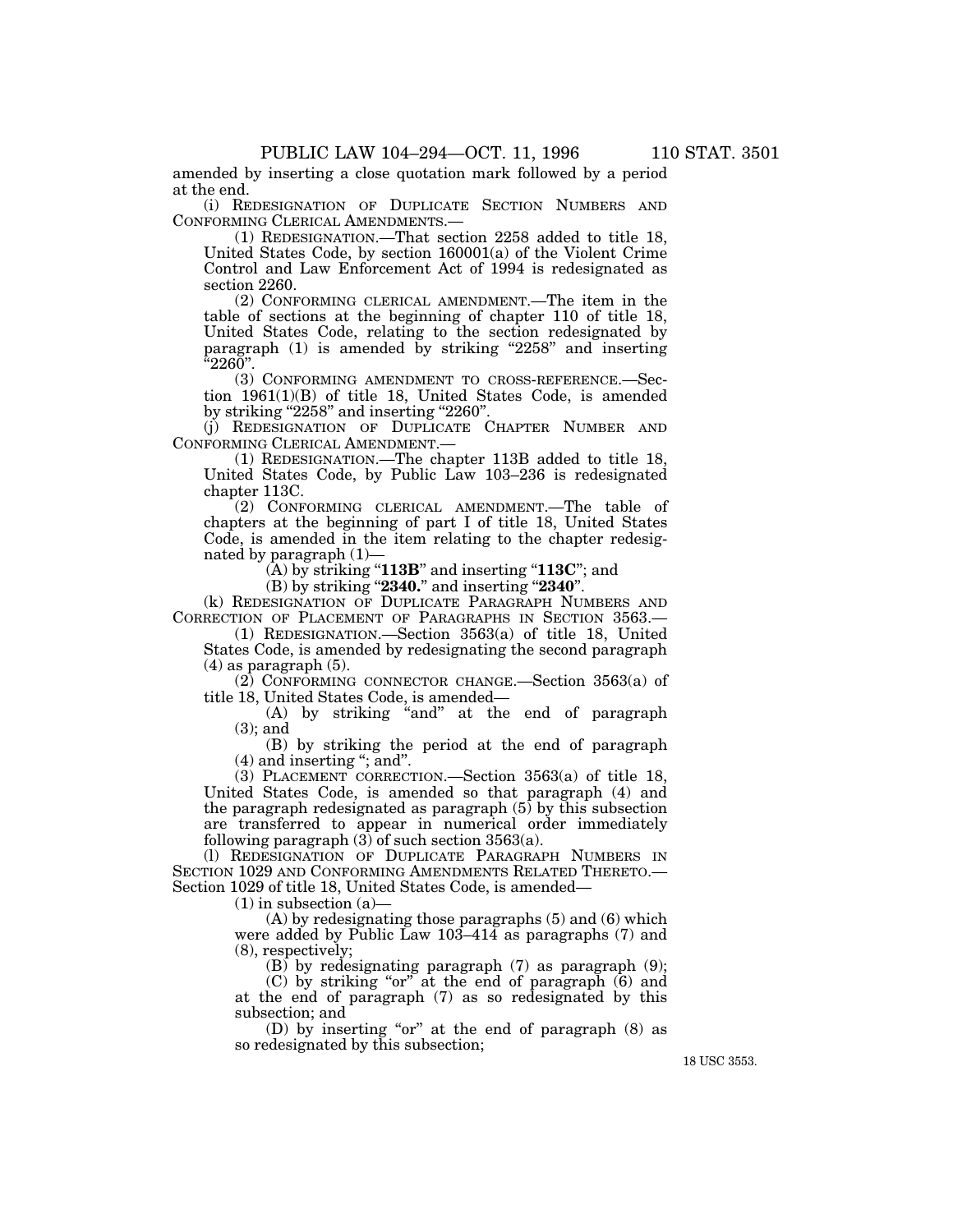(2) in subsection (e), by redesignating the second paragraph (7) as paragraph (8); and

 $(3)$  in subsection  $(c)$ 

(A) in paragraph (1), by striking "or  $(7)$ " and inserting "(7), (8), or  $(9)$ "; and

(B) in paragraph  $(2)$ , by striking "or  $(6)$ " and inserting  $"$ (6), (7), or (8)".

(m) INSERTION OF MISSING SUBSECTION HEADING.—Section  $1791(c)$  of title 18, United States Code, is amended by inserting after "(c)" the following subsection heading: "CONSECUTIVE PUNISH-MENT REQUIRED IN CERTAIN CASES.—''.

(n) CORRECTION OF MISSPELLING.—Section 2327(c) of title 18, United States Code, is amended by striking ''delegee'' each place it appears and inserting ''designee''.

(o) CORRECTION OF SPELLING AND AGENCY REFERENCE.—Section 5038(f) of title 18, United States Code, is amended—

(1) by striking ''juvenille'' and inserting ''juvenile'', and

(2) by striking ''the Federal Bureau of Investigation, Identification Division," and inserting "the Federal Bureau of Investigation''.

(p) CORRECTING MISPLACED WORD.—Section 1028(a) of title 18, United States Code, is amended by striking "or" at the end of paragraph  $(4)$  and inserting "or" at the end of paragraph  $(5)$ .

(q) STYLISTIC CORRECTION.—Section 37(c) of title 18, United States Code, is amended by inserting after " $(c)$ " the following subsection heading: "BAR TO PROSECUTION.—".

(r) MANDATORY VICTIM RESTITUTION ACT AMENDMENTS.—

(1) ORDER OF RESTITUTION.—Section  $3663(a)(1)(A)$  of title 18, United States Code, is amended by adding at the end the following: ''The court may also order, if agreed to by the parties in a plea agreement, restitution to persons other than the victim of the offense.''.

(2) FORFEITURE.—Section 3663(c)(4) of title 18, United States Code, is amended by inserting "or chapter 96" after ''under chapter 46''.

(3) ANIMAL ENTERPRISE TERRORISM.—Section 43(c) of title 18, United States Code, is amended by inserting after "3663" the following: "or 3663A".

(4) SPECIAL ASSESSMENT.—Section 3013(a)(2) of title 18, United States Code, is amended by striking ''not less than'' each place that term appears.

(s) CLARIFICATIONS TO ANTITERRORISM AND EFFECTIVE DEATH PENALTY ACT OF 1996.

(1) JURISDICTION.—Section 2332b(b)(1)(A) of title 18, United States Code, is amended by—

(A) striking ''any of the offenders uses''; and

(B) inserting ''is used'' after ''foreign commerce''.

(2) PROVIDING MATERIAL SUPPORT.—Section 2339A(a) of title 18, United States Code, is amended by inserting ''or an escape" after "concealment".

(3) TECHNICAL AMENDMENTS.—Sections 2339A(a) and  $2332b(g)(5)(B)$  of title 18, United States Code, are each amended by inserting at the appropriate place in each section's enumeration of title 18 sections the following: " $930(c)$ ,", " $1992$ ,", and  $"2332c,"$ .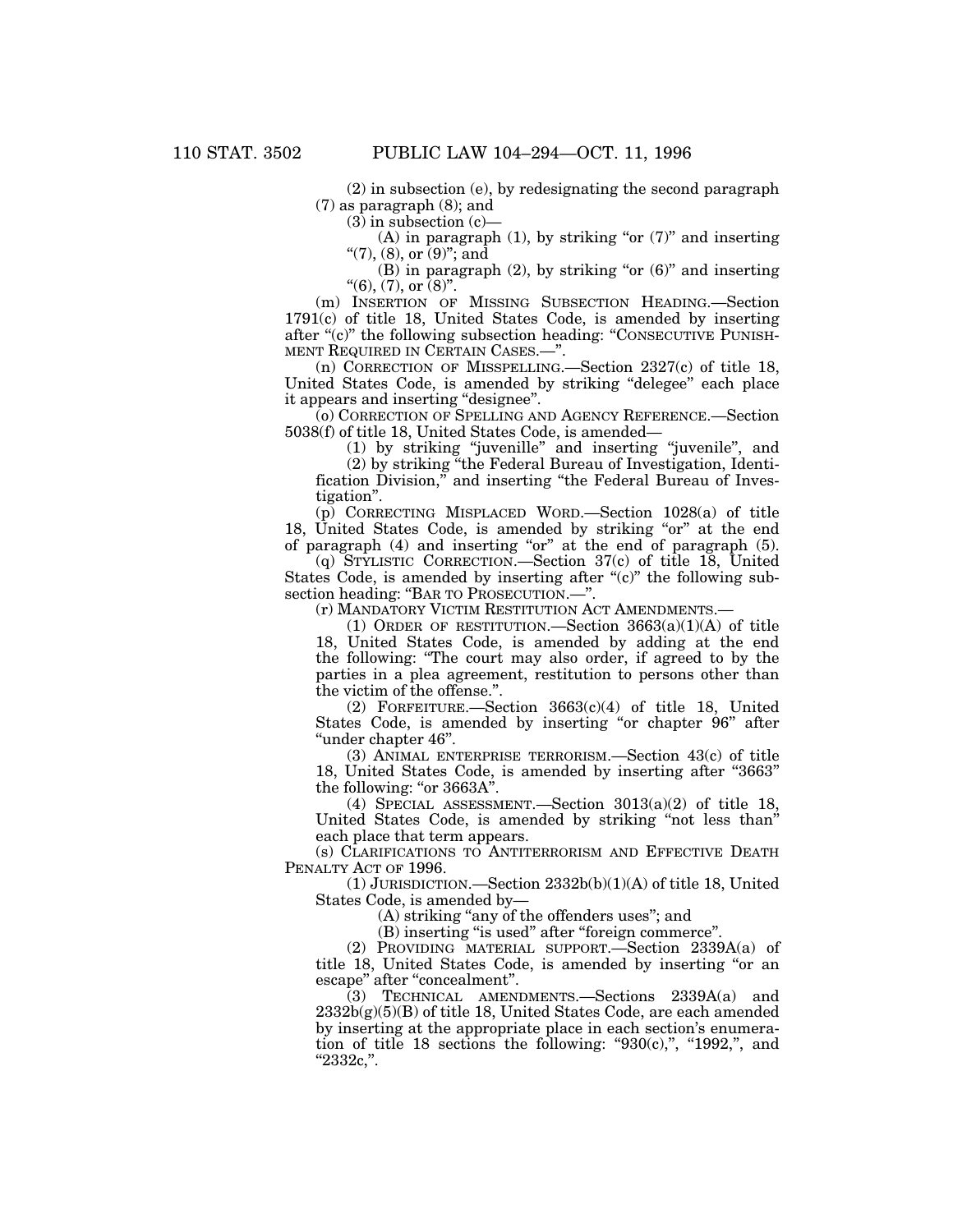### **SEC. 602. REPEAL OF OBSOLETE PROVISIONS IN TITLE 18.**

(a) SECTION 709 AMENDMENT.—Section 709 of title 18, United States Code, is amended by striking ''Whoever uses as a firm or business name the words 'Reconstruction Finance Corporation' or any combination or variation of these words—''.

(b) SECTION 1014 AMENDMENT.—Section 1014 of title 18, United States Code, is amended—

(1) by striking ''Reconstruction Finance Corporation,'';

(2) by striking ''Farmers' Home Corporation,''; and

(3) by striking ''of the National Agricultural Credit Corporation,''.

(c) SECTION 798 AMENDMENT.—Section  $798(d)(5)$  of title 18, United States Code, is amended by striking ''the Trust Territory of the Pacific Islands,

(d) SECTION 281 REPEAL.—Section 281 of title 18, United States Code, is repealed and the table of sections at the beginning of chapter 15 of such title is amended by striking the item relating to such section.

(e) SECTION 510 AMENDMENT.—Section 510(b) of title 18, United States Code, is amended by striking ''that in fact'' and all that follows through "signature".

### **SEC. 603. TECHNICAL AMENDMENTS RELATING TO CHAPTERS 40 AND 44 OF TITLE 18.**

(a) ELIMINATION OF DOUBLE COMMAS IN SECTION 844.—Section 844 of title 18, United States Code, is amended in subsection (i) by striking ",," each place it appears and inserting a comma.

(b) REPLACEMENT OF COMMA WITH SEMICOLON IN SECTION 922.—Section  $922(g)(8)(C)(ii)$  of title 18, United States Code, is amended by striking the comma at the end and inserting a semicolon.

(c) CLARIFICATION OF AMENDMENT TO SECTION 922.—

(1) AMENDMENT.—Section 320927 of the Violent Crime Control and Law Enforcement Act of 1994 (Public Law 103– 322) is amended by inserting ''the first place it appears'' before 18 USC 922.the period.

(2) EFFECTIVE DATE.—The amendment made by paragraph (1) shall take effect as if the amendment had been included in section 320927 of the Act referred to in paragraph (1) on the date of the enactment of such Act.

(d) STYLISTIC CORRECTION TO SECTION  $922$ . Section  $922(t)(2)$ of title 18, United States Code, is amended by striking ''section  $922(g)$ " and inserting "subsection  $(g)$ ".

(e) ELIMINATION OF UNNECESSARY WORDS.—Section 922(w)(4) of title 18, United States Code, is amended by striking ''title 18, United States Code,'' and inserting ''this title''.

(f) CLARIFICATION OF PLACEMENT OF PROVISION.—

(1) AMENDMENT.—Section 110201(a) of the Violent Crime Control and Law Enforcement Act of 1994 (Public Law 103– 322) is amended by striking "adding at the end" and inserting 18 USC 922. ''inserting after subsection (w)''.

(2) EFFECTIVE DATE.—The amendment made by paragraph 18 USC 922 note. (1) shall take effect as if the amendment had been included in section 110201 of the Act referred to in paragraph (1) on the date of the enactment of such Act.

18 USC 922 note.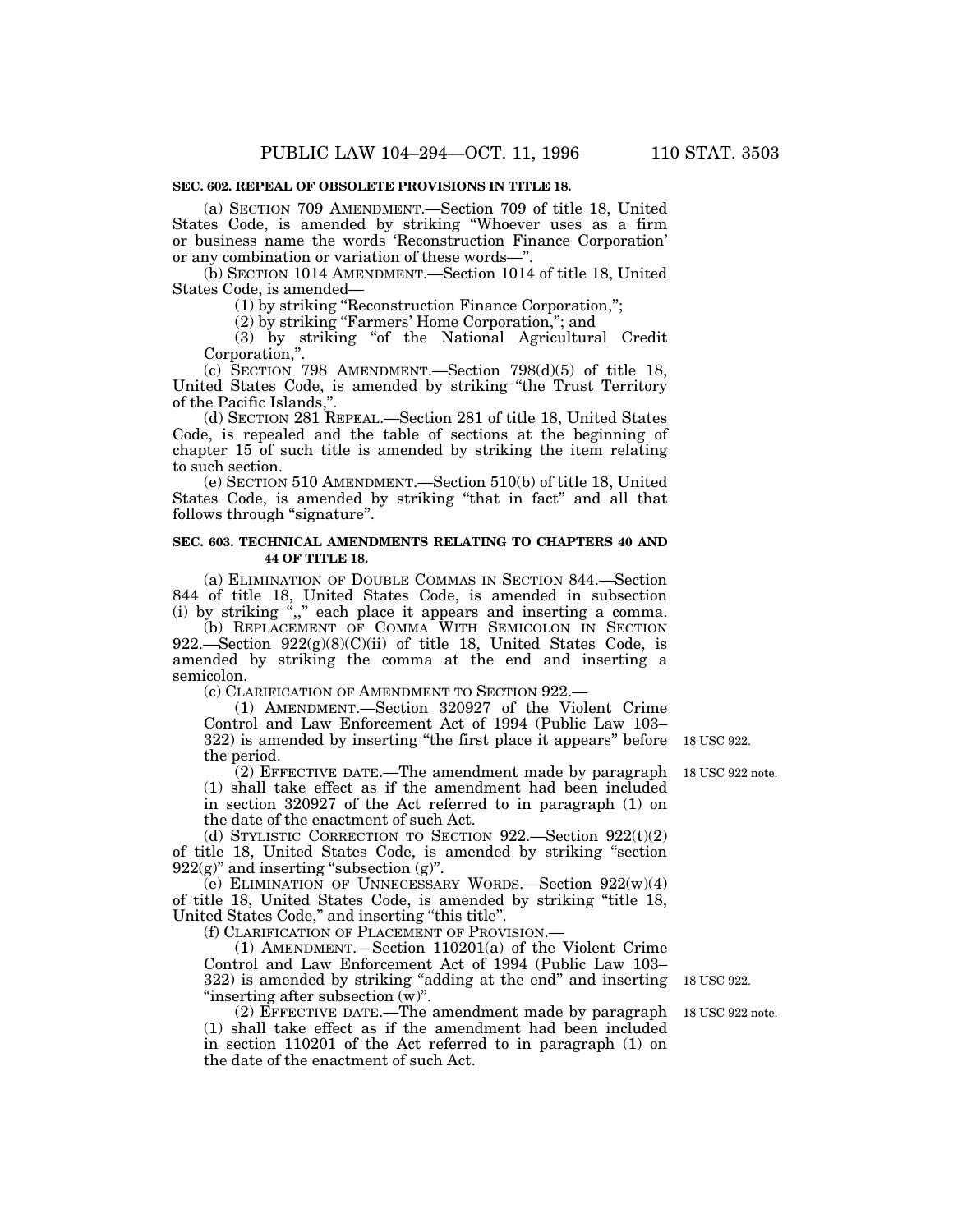(g) CORRECTION OF TYPOGRAPHICAL ERRORS IN LIST OF CERTAIN WEAPONS.—Appendix A to section 922 of title 18, United States Code, is amended—

(1) in the category designated

#### **''Centerfire Rifles—Lever & Slide''**,

by striking

''Uberti 1866 Sporting Rilfe''

and inserting the following:

''Uberti 1866 Sporting Rifle'';

(2) in the category designated

### **''Centerfire Rifles—Bolt Action''**,

by striking

''Sako Fiberclass Sporter''

and inserting the following:

''Sako FiberClass Sporter'';

(3) in the category designated

#### **''Shotguns—Slide Actions''**,

by striking

''Remington 879 SPS Special Purpose Magnum''

and inserting the following:

''Remington 870 SPS Special Purpose Magnum''

; and

(4) in the category designated

### **''Shotguns—Over/Unders''**,

by striking

''E.A.A/Sabatti Falcon-Mon Over/Under''

and inserting the following:

''E.A.A./Sabatti Falcon-Mon Over/Under''.

(h) INSERTION OF MISSING COMMAS.—Section 103 of the Brady Handgun Violence Prevention Act (18 U.S.C. 922 note; Public Law 103–159) is amended in each of subsections (e)(1), (g), and (i)(2) by inserting a comma after ''United States Code''.

(i) CORRECTION OF UNEXECUTABLE AMENDMENTS RELATING TO THE VIOLENT CRIME REDUCTION TRUST FUND.-

(1) CORRECTION.—Section 210603(b) of the Violent Crime Control and Law Enforcement Act of 1994 is amended by striking ''Fund,'' and inserting ''Fund established by section 1115 of title 31, United States Code,''.

(2) EFFECTIVE DATE.—The amendment made by paragraph (1) shall take effect as if the amendment had been included in section 210603(b) of the Act referred to in paragraph (1) on the date of the enactment of such Act.

(j) CORRECTION OF UNEXECUTABLE AMENDMENT TO SECTION 923.—

(1) CORRECTION.—Section 201(1) of the Act, entitled ''An Act to provide for a waiting period before the purchase of a handgun, and for the establishment of a national instant criminal background check system to be contacted by firearms

18 USC 922 note.

18 USC 922 note.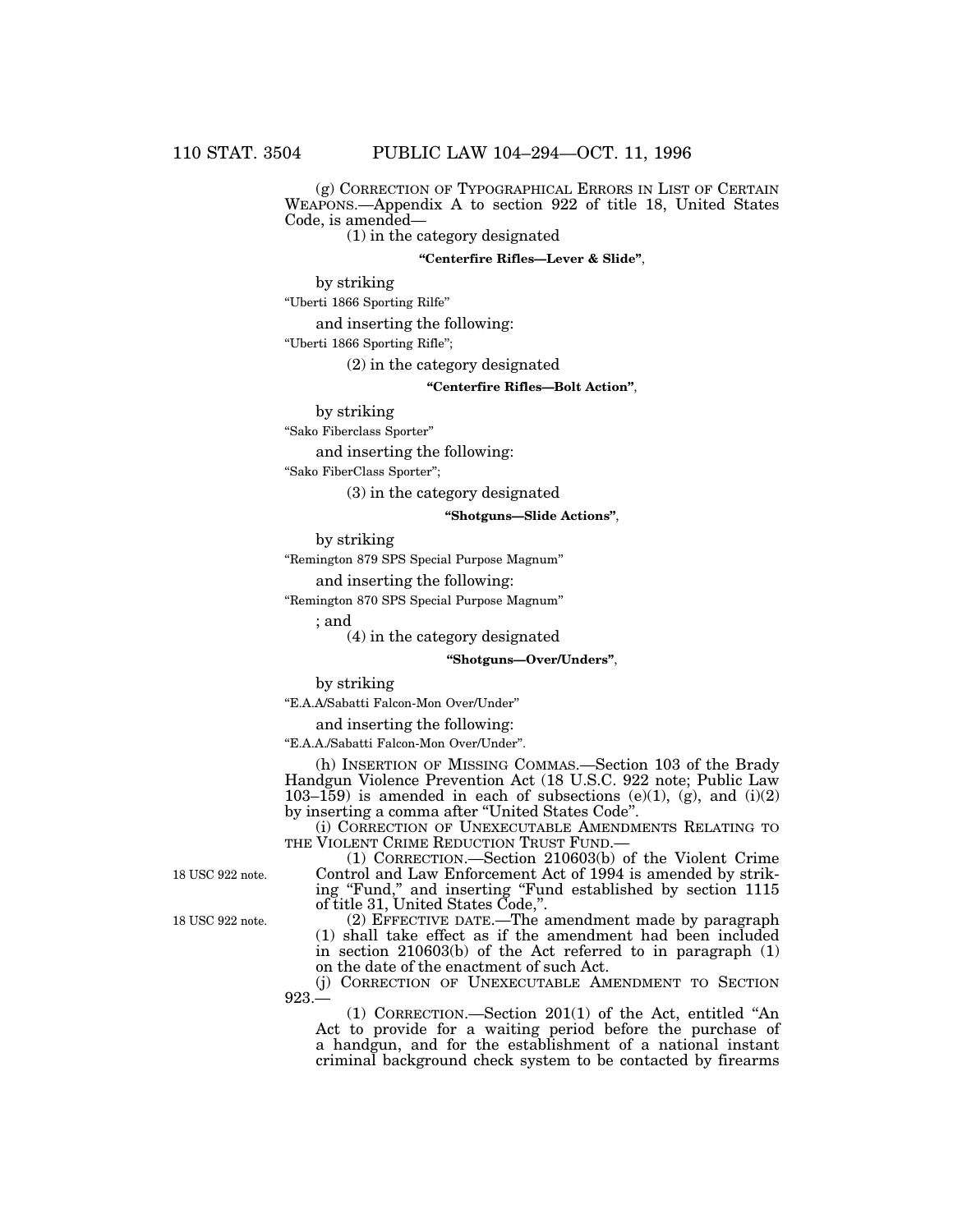dealers before the transfer of any firearm.'' (Public Law 103– 159), is amended by striking "thereon," and inserting "thereon".

(2) EFFECTIVE DATE.—The amendment made by paragraph (1) shall take effect as if the amendment had been included in the Act referred to in paragraph (1) on the date of the enactment of such Act.

(k) CORRECTION OF PUNCTUATION AND INDENTATION IN SECTION 923.—Section 923(g)(1)(B)(ii) of title 18, United States Code, is amended—

(1) by striking the period and inserting ''; or''; and

(2) by moving such clause 4 ems to the left.

(l) REDESIGNATION OF SUBSECTION AND CORRECTION OF INDENTATION IN SECTION 923.—Section 923 of title 18, United States Code, is amended—

(1) by redesignating the last subsection as subsection (l); and

(2) by moving such subsection 2 ems to the left.

(m) CORRECTION OF TYPOGRAPHICAL ERROR IN AMENDATORY PROVISION.

(1) CORRECTION.—Section 110507 of the Violent Crime Control and Law Enforcement Act of 1994 (Public Law 103– 322) is amended—

 $(A)$  by striking "924 $(a)$ " and inserting "924"; and

(B) in paragraph (2), by striking ''subsections'' and inserting ''subsection''.

(2) EFFECTIVE DATE.—The amendments made by paragraph (1) shall take effect as if the amendments had been included in section 110507 of the Act referred to in paragraph (1) on the date of the enactment of such Act.

(n) ELIMINATION OF DUPLICATE AMENDMENT.—Subsection (h) of section 330002 of the Violent Crime Control and Law Enforcement Act of 1994 is repealed and shall be considered never to 18 USC 924. have been enacted.

(o) REDESIGNATION OF PARAGRAPH IN SECTION 924.—Section 924(a) of title 18, United States Code, is amended by redesignating the second paragraph (5) as paragraph (6).

(p) ELIMINATION OF COMMA ERRONEOUSLY INCLUDED IN AMENDMENT TO SECTION 924.—

 $(1)$  AMENDMENT.—Section  $110102(c)(2)$  of the Violent Crime Control and Law Enforcement Act of 1994 (Public Law 103– 322) is amended by striking ''shotgun,'' and inserting ''shotgun''.

(2) EFFECTIVE DATE.—The amendment made by paragraph 18 USC 924 note.

(1) shall take effect as if the amendment had been included

in section 110102(c)(2) of the Act referred to in paragraph

(1) on the date of the enactment of such Act.

(q) INSERTION OF CLOSE PARENTHESIS IN SECTION 924.—Section 924(j)(3) of title 18, United States Code, is amended by inserting a close parenthesis before the comma.

(r) REDESIGNATION OF SUBSECTIONS IN SECTION 924.—Section 924 of title 18, United States Code, is amended by redesignating the second subsection (i), and subsections (j),  $(k)$ ,  $(l)$ ,  $(m)$ , and  $(n)$  as subsections  $(j)$ ,  $(k)$ ,  $(l)$ ,  $(m)$ ,  $(n)$ , and  $(o)$ , respectively.

(s) CORRECTION OF ERRONEOUS CROSS REFERENCE IN AMENDATORY PROVISION.—Section 110504(a) of the Violent Crime Control and Law Enforcement Act of 1994 (Public Law 103–322) 18 USC 924. is amended by striking " $110203(a)$ " and inserting " $110503$ ".

18 USC 924.

18 USC 924.

18 USC 924 note.

18 USC 923 note. 18 USC 923.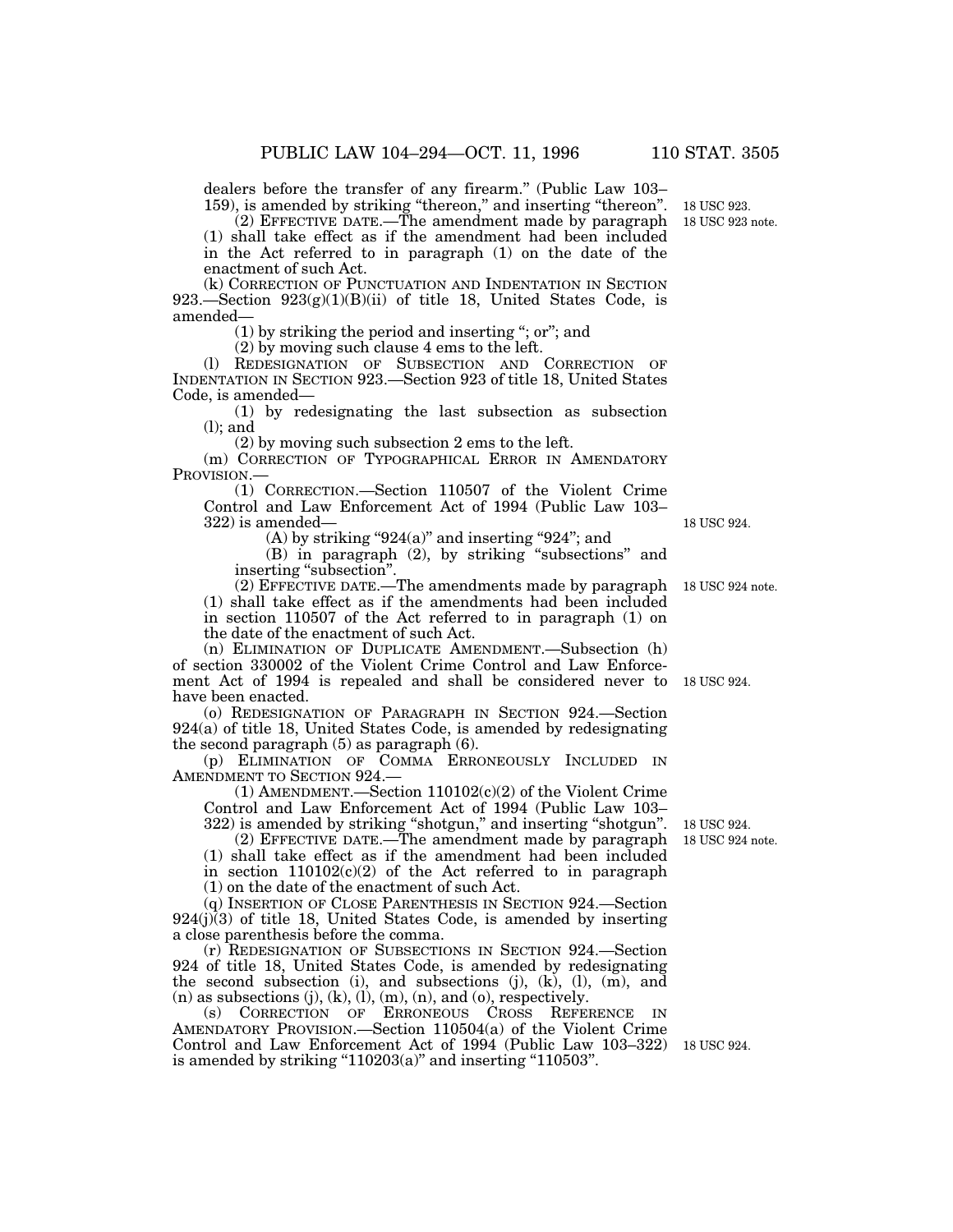(t) CORRECTION OF CROSS REFERENCE IN SECTION 930.—Section 930(e)(2) of title 18, United States Code, is amended by striking "(c)" and inserting " $(d)$ ".

(u) CORRECTION OF CROSS REFERENCES IN SECTION 930.—The last subsection of section 930 of title 18, United States Code, is amended—

 $(1)$  by striking " $(g)$ " and inserting " $(h)$ "; and

(2) by striking ''(d)'' each place such term appears and inserting "(e)".

### **SEC. 604. ADDITIONAL AMENDMENTS ARISING FROM ERRORS IN PUBLIC LAW 103–322.**

(a) STYLISTIC CORRECTIONS RELATING TO TABLES OF SECTIONS.—

(1) The table of sections at the beginning of chapter 110A of title 18, United States Code, is amended to read as follows:

''Sec.

"2261. Interstate domestic violence.

"2262. Interstate violation of protection order.

"2263. Pretrial release of defendant.

''2264. Restitution.

"2265. Full faith and credit given to protection orders.

''2266. Definitions.''.

(2) Chapter 26 of title 18, United States Code, is amended by inserting after the heading for such chapter the following table of sections:

''Sec.

''521. Criminal street gangs.''.

(3) Chapter 123 of title 18, United States Code, is amended by inserting after the heading for such chapter the following table of sections:

''Sec.

"2721. Prohibition on release and use of certain personal information from State motor vehicle records. "2722. Additional unlawful acts.

"2723. Penalties.

''2724. Civil action.

''2725. Definitions.''.

(4) The item relating to section 3509 in the table of sections at the beginning of chapter 223 of title 18, United States Code, is amended by striking "Victims"' and inserting "victims"'. (b) UNIT REFERENCE CORRECTIONS, REMOVAL OF DUPLICATE AMENDMENTS, AND OTHER SIMILAR CORRECTIONS.—

42 USC 14011.

18 USC 794.

by striking "paragraph (b)(1)" and inserting "paragraph (1)".  $(2)$  Section  $6000\overline{3}$ (a)(2) of Public Law 103–322 is amended by striking "at the end of the section" and inserting "at the end of the subsection''.

 $(1)$  Section  $40503(b)(3)$  of Public Law 103–322 is amended

(3) Section  $3582(c)(1)(A)(i)$  of title 18, United States Code, is amended by adding ''or'' at the end.

(4) Section 102 of the Controlled Substances Act (21 U.S.C. 802) is amended by redesignating the second paragraph (43) as paragraph (44).

(5) Subsections (a) and (b) of section 120005 of Public Law 103–322 are each amended by inserting "at the end" after "adding".

(6) Section 160001(f) of Public Law 103–322 is amended by striking "1961(1)" and inserting "1961(1)".

18 USC 2339A.

18 USC 1961.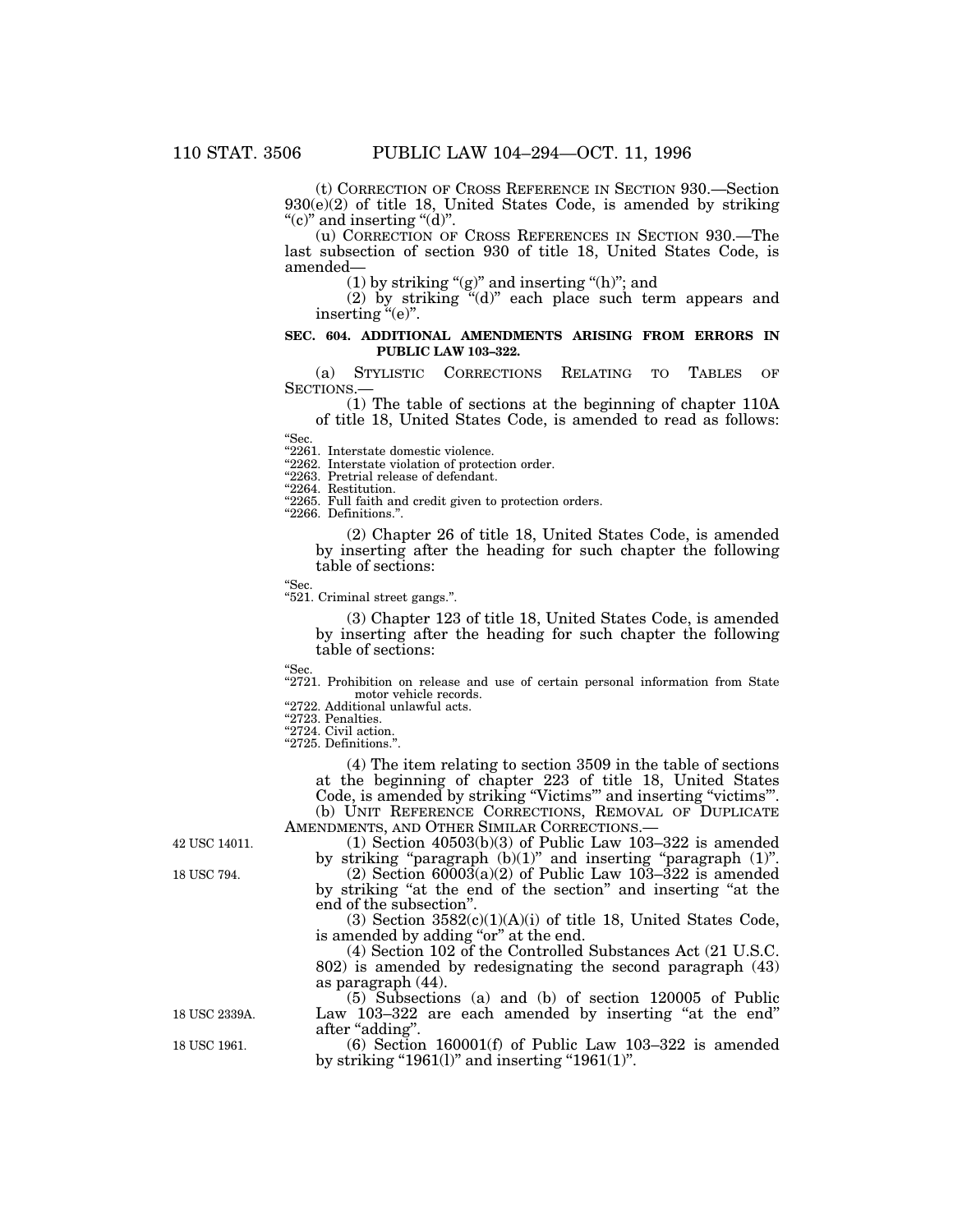(7) Section 170201(c) of Public Law 103–322 is amended 18 USC 113.by striking paragraphs  $(1)$ ,  $(2)$ , and  $(3)$ .

(8) Subparagraph (D) of section 511(b)(2) of title 18, United States Code, is amended by adjusting its margin to be the same as the margin of subparagraph (C) and adjusting the margins of its clauses so they are indented 2 ems further than the margin of the subparagraph.

(9) Section 230207 of Public Law 103–322 is amended by striking "two" and inserting "2" the first place it appears. 42 USC 10604.

(10) The first of the two undesignated paragraphs of section 240002(c) of Public Law 103–322 is designated as paragraph (1) and the second as paragraph (2). 28 USC 994 note.

 $(11)$  Section 280005(a) of Public Law 103-322 is amended by striking "Section 991 (a)" and inserting "Section 991(a)". 28 USC 991.

 $(12)$  Section 320101 of Public Law 103–322 is amended— (A) in subsection (b), by striking paragraph (1);

(B) in subsection (c), by striking paragraphs  $(1)(A)$ and (2)(A); 18 USC 113. 18 USC 112.

- (C) in subsection (d), by striking paragraph (3); and 18 USC 351.
- (D) in subsection (e), by striking paragraphs (1) and (2). 18 USC 1751.

(13) Section 320102 of Public Law 103–322 is amended 18 USC 1112. by striking paragraph (2).

 $(14)$  Section 320103 of Public Law 103–322 is amended—

(A) in subsection (a), by striking paragraph (1);

(B) in subsection (b), by striking paragraph (1); and (C) in subsection (c), by striking paragraphs (1) and (3).

(15) Section 320103(e) of Public Law 103–322 is amended— (A) in the subsection catchline, by striking ''FAIR

HOUSING'' and inserting ''1968 Civil Rights''; and

(B) by striking ''of the Fair Housing Act'' and inserting ''of the Civil Rights Act of 1968''.

(16) Section 320109(1) of Public Law 103–322 is amended by inserting an open quotation mark before "(a) IN GENERAL" 18 USC 704.

 $(17)$  Section  $\overline{3}20602(1)$  of Public Law 103–322 is amended by striking ''whoever'' and inserting ''Whoever''.

(18) Section 668(a) of title 18, United States Code, is amended—

(A) by designating the first undesignated paragraph that begins with a quotation mark as paragraph  $(1)$ ;

(B) by designating the second undesignated paragraph that begins with a quotation mark as paragraph (2); and

(C) by striking the close quotation mark and the period at the end of the subsection.

 $(19)$  Section 320911(a) of Public Law 103–322 is amended in each of paragraphs (1) and (2), by striking ''thirteenth'' and inserting "14th". 18 USC 709.

(20) Section 2311 of title 18, United States Code, is amended by striking ''livestock'' where it appears in quotation marks and inserting ''Livestock''.

(21) Section 540A(c) of title 28, United States Code, is amended—

(A) by designating the first undesignated paragraph as paragraph (1);

(B) by designating the second undesignated paragraph as paragraph  $(2)$ ; and

18 USC 2114.

42 USC 3631.

18 USC 245. 18 USC 242. 18 USC 241.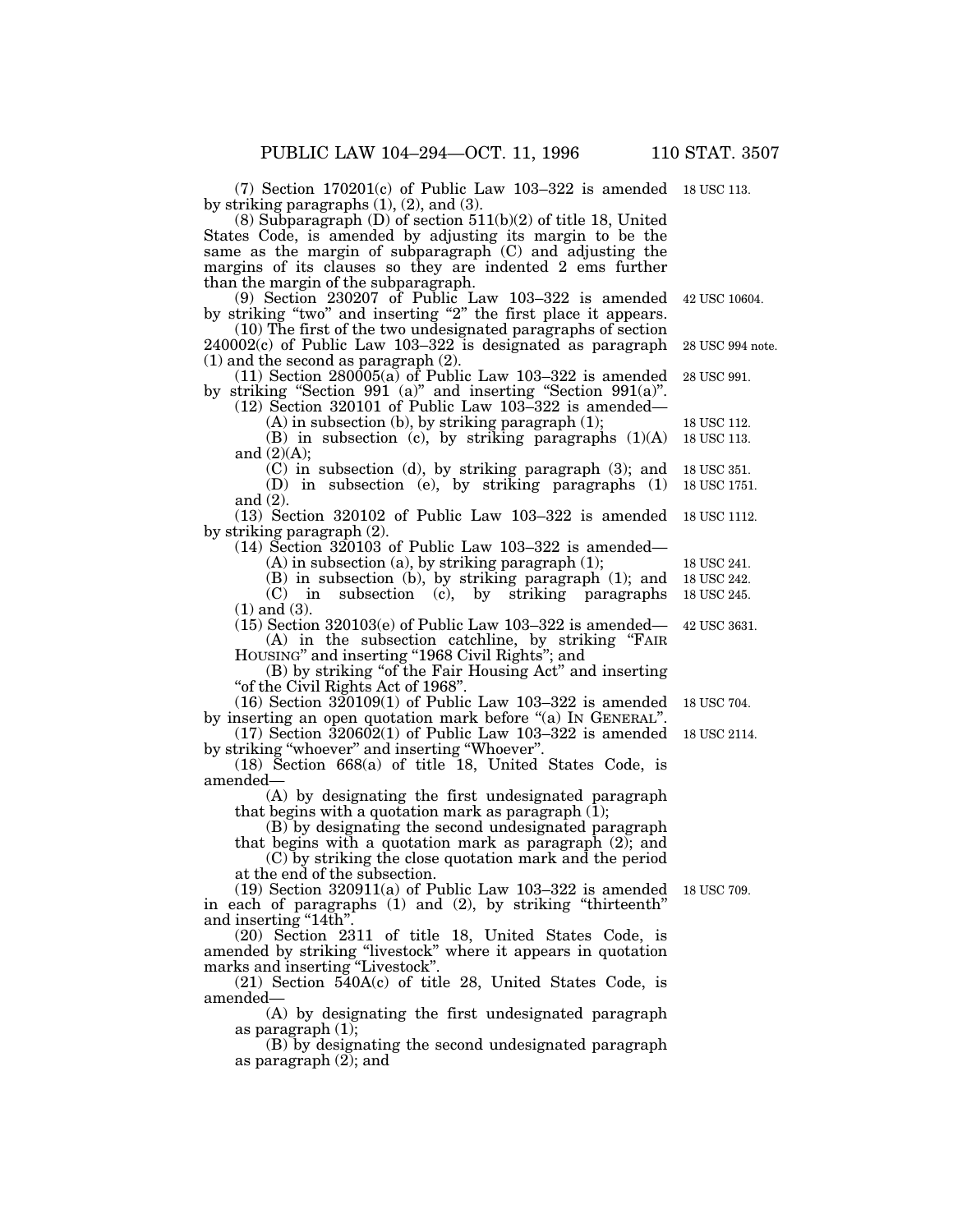18 USC 1014.

18 USC 3059A. 18 USC 542, 544, 545.

18 USC 1169.

42 USC 3631.

18 USC 2325 note.

18 USC 2423.

18 USC 1001 note.

(C) by designating the third undesignated paragraph as paragraph (3).

 $(22)$  Section 330002(d) of Public Law 103–322 is amended by striking "the comma" and inserting "each comma".

(23) Section 330004(18) of Public Law 103–322 is amended by striking "the Philippine" and inserting "Philippine".

(24) Section 330010(17) of Public Law 103–322 is amended by striking " $(2)(iii)$ " and inserting " $(2)(A)(iii)$ ".

 $(25)$  Section 330011(d) of Public Law 103–322 is amended— (A) by striking "each place" and inserting "the first place''; and

 $(B)$  by striking "1169" and inserting "1168".

(26) The item in the table of sections at the beginning of chapter 53 of title 18, United States Code, that relates to section 1169 is transferred to appear after the item relating to section 1168.

(27) Section 901 of the Civil Rights Act of 1968 is amended by striking ''under this title'' each place it appears and inserting ''under title 18, United States Code,''.

 $(28)$  Section  $223(a)(12)(A)$  of the Juvenile Justice and Delinquency Prevention Act of 1974 (42 U.S.C.  $5633(a)(12)(A)$ ) is amended by striking "law)." and inserting "law)".

 $(29)$  Section  $250008(a)(2)$  of Public Law 103–322 is amended by striking ''this Act'' and inserting ''provisions of law amended by this title''.

(30) Section 36(a) of title 18, United States Code, is amended—

(A) in paragraph (1), by striking " $403(c)$ " and inserting "408(c)"; and

(B) in paragraph (2), by striking ''Export Control'' and inserting "Export".

(31) Section 1512(a)(2)(A) of title 18, United States Code, is amended by adding "and" at the end.

(32) Section 13(b)(2)(A) of title 18, United States Code, is amended by striking "of not more than \$1,000" and inserting ''under this title''.

 $(33)$  Section  $160001(g)(1)$  of Public Law  $103-322$  is amended by striking ''(a) Whoever'' and inserting ''Whoever''.

(34) Section 290001(a) of Public Law 103–322 is amended by striking "subtitle" and inserting "section".

 $(35)$  Section  $3592(c)(12)$  of title 18, United States Code, is amended by striking "Controlled Substances Act" and inserting ''Comprehensive Drug Abuse Prevention and Control Act of 1970''.

(36) Section 1030 of title 18, United States Code, is amended—

 $(A)$  by inserting "or" at the end of subsection  $(a)(5)(B)(ii)(II)(bb);$ 

(B) by striking ''and'' after the semicolon in subsection  $(c)(1)(B);$ 

(C) in subsection (g), by striking ''the section'' and inserting "this section"; and

(D) in subsection (h), by striking "section  $1030(a)(5)$ of title 18, United States Code'' and inserting ''subsection  $(a)(5)$ ".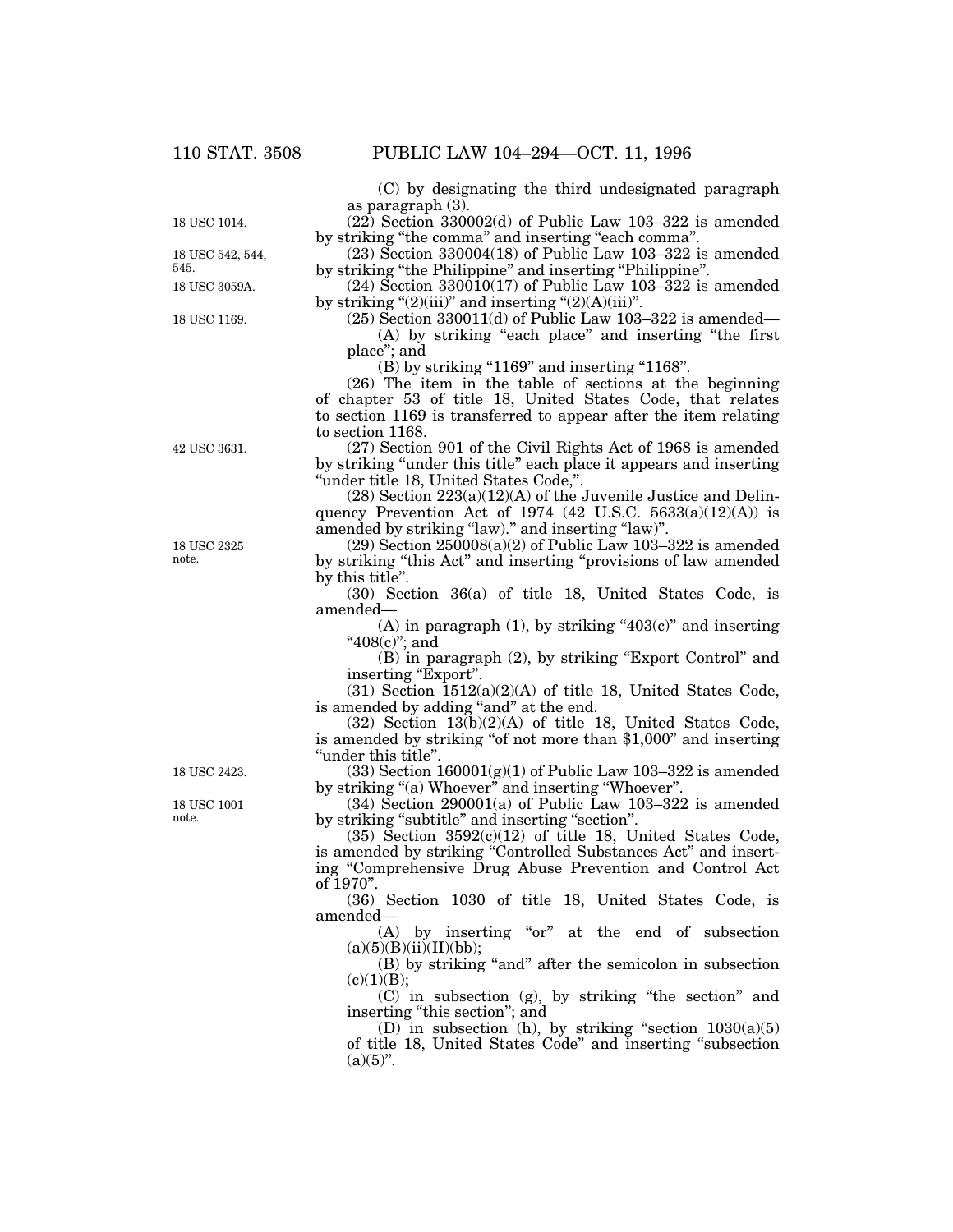(37) Section 320103(c) of Public Law 103–322 is amended 18 USC 245.by striking the semicolon at the end of paragraph (2) and inserting a close quotation mark followed by a semicolon.

(38) Section 320104(b) of Public Law 103–322 is amended 18 USC 1956. by striking the comma that follows "2319 (relating to copyright infringement)'' the first place it appears.

 $(39)$  Section  $1515(a)(1)(D)$  of title 18, United States Code, is amended by striking "; or" and inserting a semicolon.

(40) Section 5037(b) of title 18, United States Code, is amended in each of paragraphs  $(1)(B)$  and  $(2)(B)$ , by striking " $3561(b)$ " and inserting " $3561(c)$ ".

(41) Section 330004(3) of Public Law 103–322 is amended 18 USC 709. by striking "thirteenth" and inserting "14th".

(42) Section 2511(1)(e)(i) of title 18, United States Code, is amended—

(A) by striking "sections  $2511(2)(A)(ii)$ ,  $2511(b)-(c)$ , 2511(e)'' and inserting ''sections 2511(2)(a)(ii), 2511(2)(b)–  $(c)$ ,  $2511(2)(e)$ "; and

(B) by striking ''subchapter'' and inserting ''chapter''. (43) Section 1516(b) of title 18, United States Code, is amended by inserting "and" at the end of paragraph (1).

(44) The item relating to section 1920 in the table of sections at the beginning of chapter 93 of title 18, United States Code, is amended by striking "employee's" and inserting ''employees'''.

(45) Section 330022 of Public Law 103–322 is amended 18 USC 2512. by inserting a period after ''communications'' and before the close quotation mark.

(46) Section 2721(c) of title 18, United States Code, is amended by striking ''covered by this title'' and inserting "covered by this chapter".

(c) ELIMINATION OF EXTRA WORDS.—

(1) Section 3561(b) of title 18, United States Code, is amended by striking "or any relative defendant, child, or former child of the defendant,''.

(2) Section 351(e) of title 18, United States Code, is amended by striking ''involved in the use of a'' and inserting "involved the use of a".

(d) EFFECTIVE DATE.—The amendments made by this section 18 USC 13 note. shall take effect on the date of enactment of Public Law 103– 322.

### **SEC. 605. ADDITIONAL TYPOGRAPHICAL AND SIMILAR ERRORS FROM VARIOUS SOURCES.**

(a) MISUSED CONNECTOR.—Section 1958(a) of title 18, United States Code, is amended by striking ''this title and imprisoned'' and inserting "this title or imprisoned".

(b) SPELLING ERROR.—Effective on the date of its enactment, section 961(h)(1) of the Financial Institutions Reform, Recovery, and Enforcement Act of 1989 is amended by striking ''Saving and Loan" and inserting "Savings and Loan".

(c) WRONG SECTION DESIGNATION.—The table of chapters for part I of title 18, United States Code, is amended in the item relating to chapter 71 by striking "1461" and inserting "1460".

(d) INTERNAL CROSS REFERENCE.—Section  $2262(a)(1)(A)(ii)$  of title 18, United States Code, is amended by striking ''subparagraph (A)'' and inserting ''this subparagraph''.

Effective date. 18 USC 1014.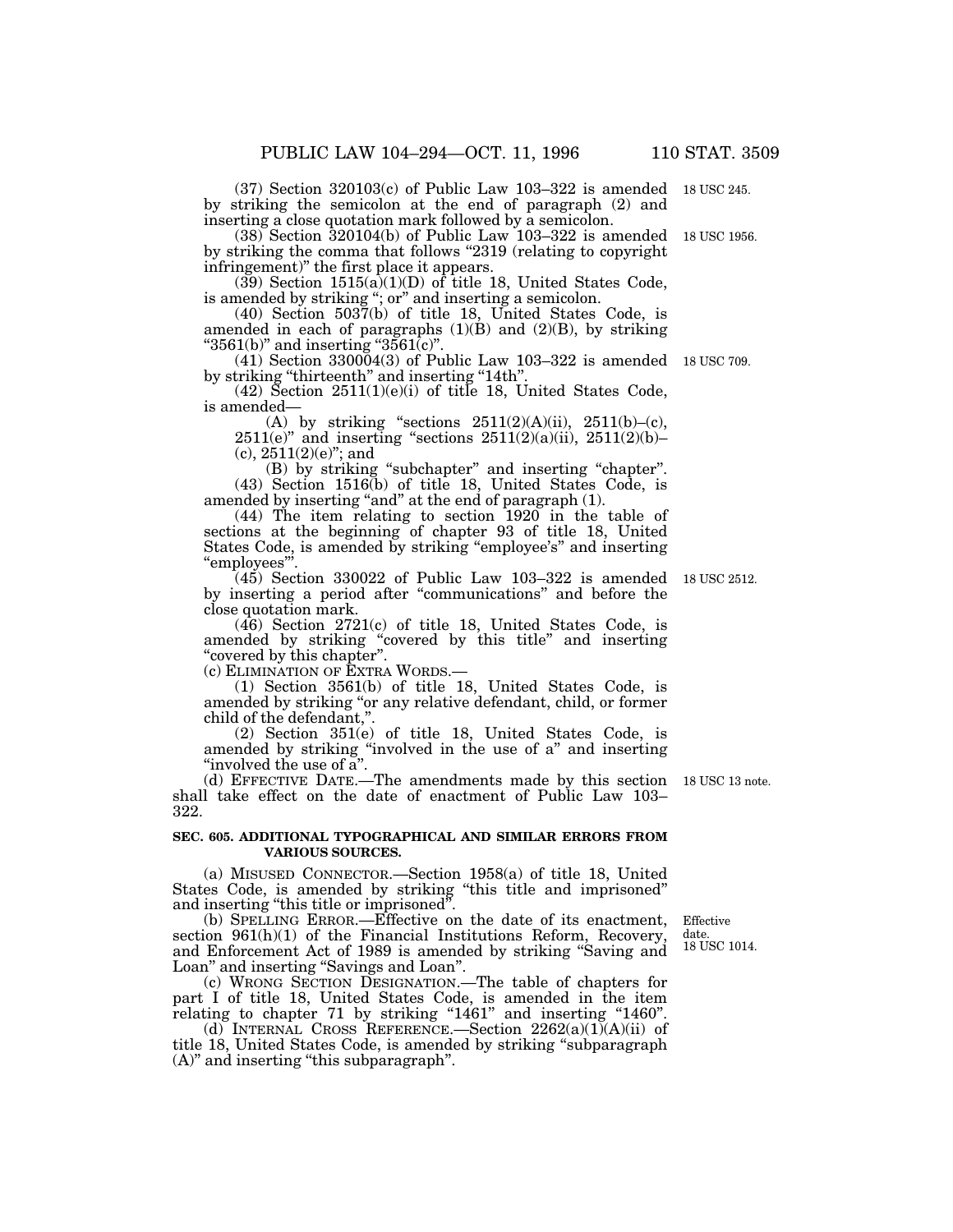(e) MISSING COMMA.—Section 1361 of title 18, United States Code, is amended by inserting a comma after ''attempts to commit any of the foregoing offenses''.

(f) CROSS REFERENCE ERROR FROM PUBLIC LAW 103–414.— The first sentence of section 2703(d) of title 18, United States Code, by striking "3126 $(2)(A)$ " and inserting "3127 $(2)(A)$ ".

(g) INTERNAL REFERENCE ERROR IN PUBLIC LAW 103–359.— Section 3077(8)(A) of title 18, United States Code, is amended by striking ''title 18, United States Code'' and inserting ''this title''.

(h) SPELLING AND INTERNAL REFERENCE ERROR IN SECTION 3509.—Section 3509 of title 18, United States Code, is amended—

(1) in subsection (e), by striking ''government's'' and inserting ''Government's''; and

 $(2)$  in subsection  $(h)(3)$ , by striking "subpart" and inserting ''paragraph''.

(i) ERROR IN SUBDIVISION FROM PUBLIC LAW 103–329.— Section 3056(a)(3) of title 18, United States Code, is amended by redesignating subparagraphs (1) and (2) as subparagraphs (A) and (B), respectively and moving the margins of such subparagraphs 2 ems to the right.

(j) TABLE OF CONTENTS CORRECTION.—The table of contents at the beginning of the Antiterrorism and Effective Death Penalty Act of 1996 is amended by inserting ''**TITLE I—HABEAS CORPUS REFORM**" before the item relating to section 101.<br>(k) CORRECTING ERROR IN AMENDATORY INSTRUCTIONS.—

(k) CORRECTING ERROR IN AMENDATORY INSTRUCTIONS.— Section 107(b) of the Antiterrorism and Effective Death Penalty Act of 1996 is amended by striking "IV" and inserting "VI".

(l) CORRECTING ERROR IN DESCRIPTION OF PROVISION AMENDED.—With respect to subparagraph (F) only of paragraph  $(1)$  of section 205 $(a)$  of the Antiterrorism and Effective Death Penalty Act of 1996, the reference at the beginning of such paragraph to "subsection  $(a)(1)$ " shall be deemed a reference to "subsection"  $(a)$ ".

(m) ADDITION OF MISSING REFERENCE.—Section 725(2) of the Antiterrorism and Effective Death Penalty Act of 1996 is amended by inserting " $(2)$ " after "subsection  $(b)$ ".

(n) CONFORMING AMENDMENT TO TABLE OF SECTIONS.—The table of sections at the beginning of chapter 203 of title 18, United States Code, is amended by inserting after the item relating to section 3059A the following new item:

''3059B. General reward authority.''.

(o) INSERTION OF MISSING PUNCTUATION.—Section 6005(b)(3) of title 18, United States Code, is amended by adding a period at the end.<br>(p) CORRECTION OF ERRONEOUS SECTION NUMBER.—

 $(1)$  Section 2401 of title 18, United States Code, is redesignated as section 2441.

 $(2)$  The item relating to section 2401 in the table of sections at the beginning of chapter 118 of title 18, United States Code, is amended by striking "2401" and inserting "2441".

(3) The table of chapters for part I of title 18, United States Code, is amended in the item relating to chapter 118, by striking ''**2401**'' and inserting ''**2441**''.

(q) DUPLICATE SECTION NUMBER.—That section 2332d of title 18, United States Code, that relates to requests for military assistance to enforce prohibition in certain emergencies is redesignated as section 2332e and moved to follow the section 2332d that relates

*Ante,* p. 1214.

*Ante,* p. 1221.

*Ante,* p. 1229.

*Ante,* p. 1300.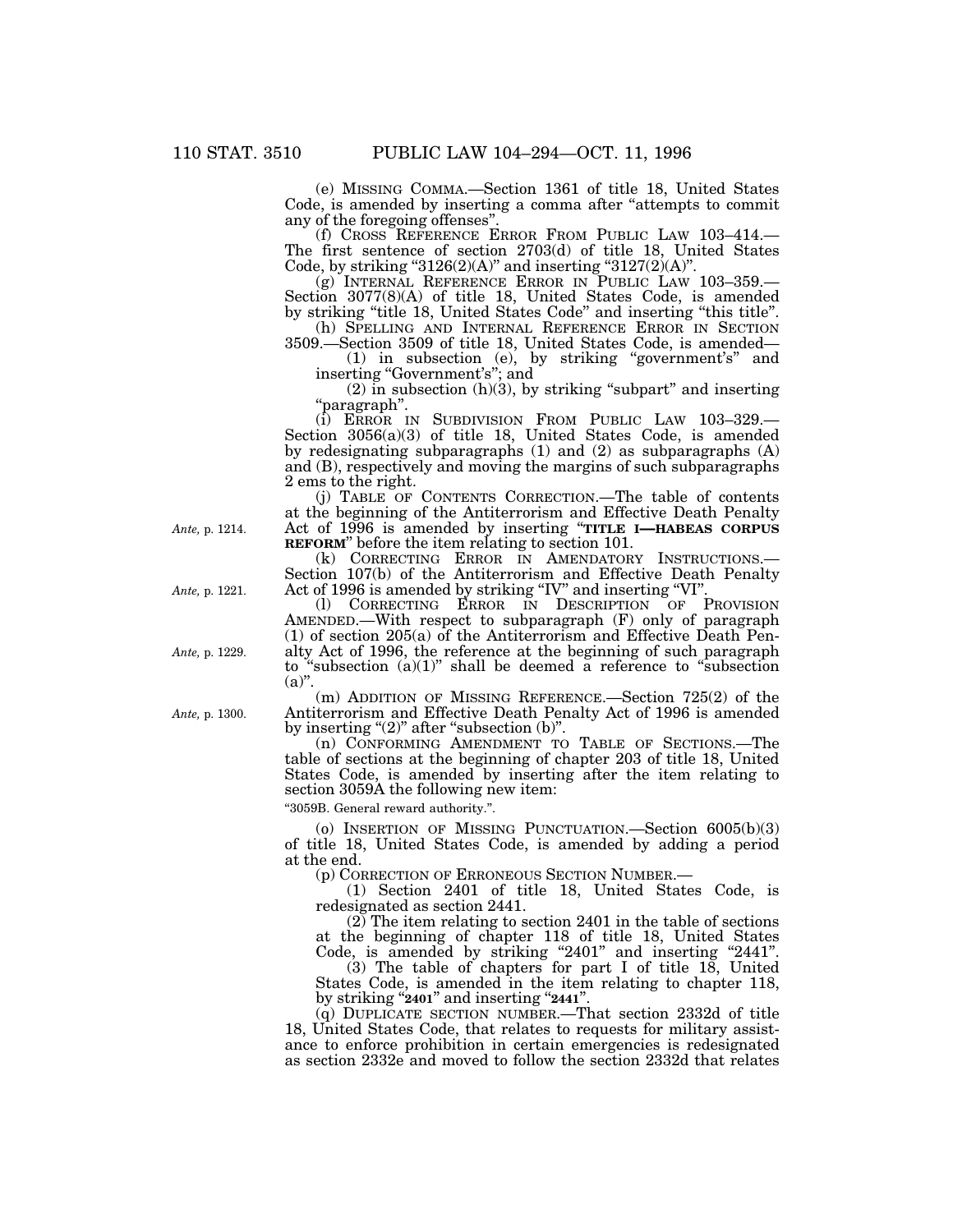to financial transactions, and the item relating to the section redesignated by this subsection is amended by striking "2332d" and inserting ''2332e'' and moved to follow the item relating to

the section 2332d that relates to financial transactions. (r) CORRECTION OF WORD USAGE.—Section 247(d) of title 18, United States Code, is amended by striking ''notification'' and inserting "certification".

### **SEC. 606. ADJUSTING AND MAKING UNIFORM THE DOLLAR AMOUNTS USED IN TITLE 18 TO DISTINGUISH BETWEEN GRADES OF OFFENSES.**

(a) Sections 215, 288, 641, 643, 644, 645, 646, 647, 648, 649, 650, 651, 652, 653, 654, 655, 656, 657, 658, 659, 661, 662, 665, 872, 1003, 1025, 1163, 1361, 1707, 1711, and 2113 of title 18, United States Code, are amended by striking "\$100" each place it appears and inserting "\$1,000".

(b) Section 510 of title 18, United States Code, is amended by striking ''\$500'' and inserting ''\$1,000''.

### **SEC. 607. APPLICATION OF VARIOUS OFFENSES TO POSSESSIONS AND TERRITORIES.**

(a) Sections 241 and 242 of title 18, United States Code, are each amended by striking ''any State, Territory, or District'' and inserting ''any State, Territory, Commonwealth, Possession, or District"

(b) Sections  $793(h)(1)$  and  $794(d)(1)$  of title 18, United States Code, are each amended by adding at the end the following: "For the purposes of this subsection, the term 'State' includes a State of the United States, the District of Columbia, and any commonwealth, territory, or possession of the United States.''.

 $(c)$  Section  $925(a)(5)$  of title 18, United States Code, is amended by striking ''For the purpose of paragraphs (3) and (4)'' and inserting ''For the purpose of paragraph (3)''.

(d) Sections 1014 and 2113(g) of title 18, United States Code, are each amended by adding at the end the following: ''The term 'State-chartered credit union' includes a credit union chartered under the laws of a State of the United States, the District of Columbia, or any commonwealth, territory, or possession of the United States.''.

(e) Section 1073 of title 18, United States Code, is amended by adding at the end of the first paragraph the following: ''For the purposes of clause (3) of this paragraph, the term 'State' includes a State of the United States, the District of Columbia, and any commonwealth, territory, or possession of the United States.''.

(f) Section 1715 of title 18, United States Code, is amended by striking ''State, Territory, or District'' each place those words appear and inserting ''State, Territory, Commonwealth, Possession, or District''.

(g) Section 1716 of title 18, United States Code, is amended—

(1) in subsection (g)(2) by striking ''State, Territory, or the District of Columbia'' and inserting ''State'';

 $(2)$  in subsection  $(g)(3)$  by striking "the municipal government of the District of Columbia or of the government of any State or territory, or any county, city, or other political subdivision of a State" and inserting "any State, or any political subdivision of a State''; and

(3) by adding at the end the following: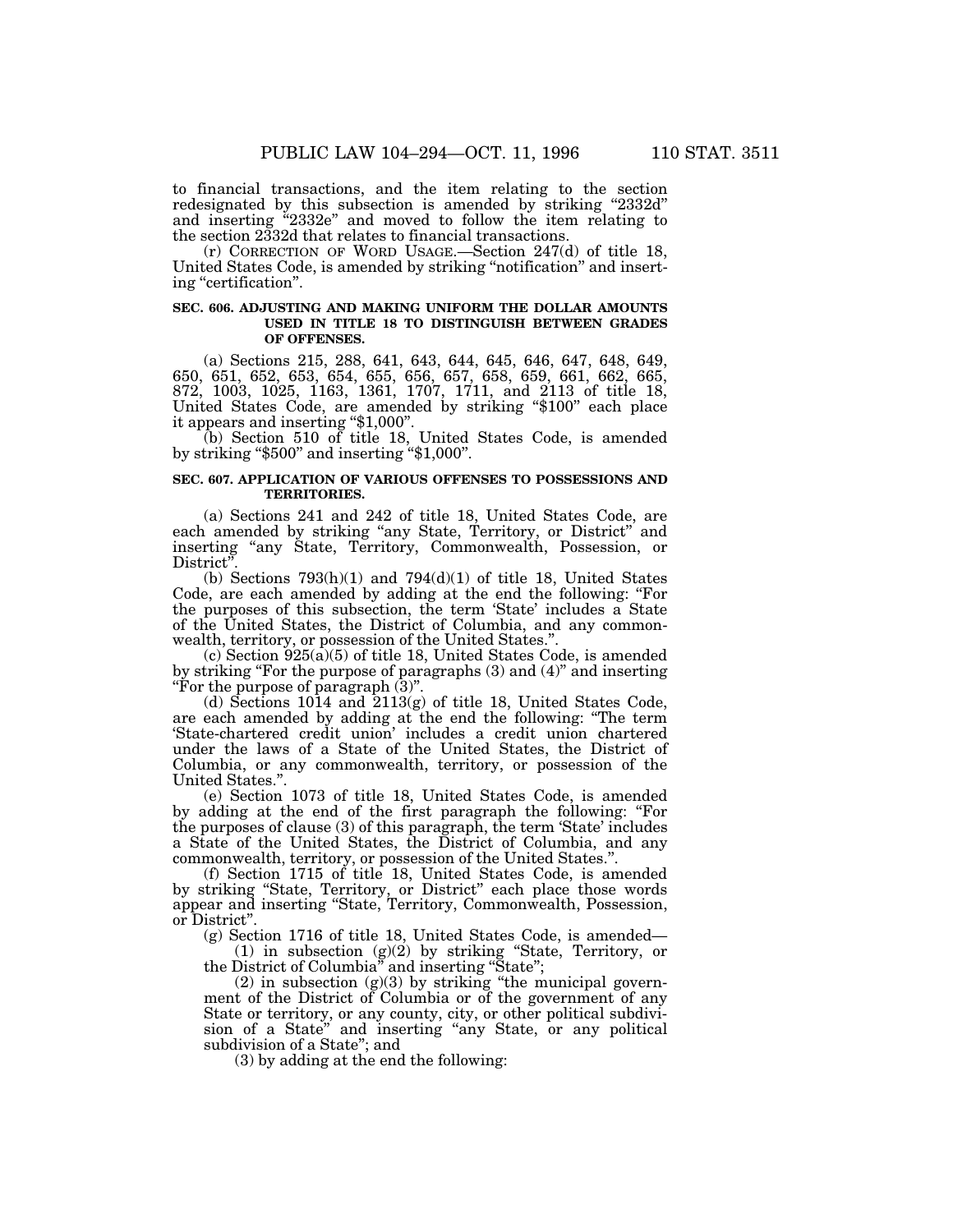''(j) For purposes of this section, the term 'State' includes a State of the United States, the District of Columbia, and any commonwealth, territory, or possession of the United States.''.

(h) Section 1761 of title 18, United States Code, is amended by adding at the end the following new subsection:

"(d) For the purposes of this section, the term 'State' means a State of the United States and any commonwealth, territory, or possession of the United States.''.

(i) Section 3156(a) of title 18, United States Code, is amended—

 $(1)$  by striking "and" at the end of paragraph  $(3)$ ;

(2) by striking the period and inserting ''; and'' at the end of paragraph (4); and

 $(3)$  by adding at the end the following new paragraph:

''(5) the term 'State' includes a State of the United States, the District of Columbia, and any commonwealth, territory, or possession of the United States.''.

(j) Section 102 of the Controlled Substances Act (21 U.S.C. 802) is amended—

(1) by amending paragraph (26) to read as follows:

" $(26)$  The term 'State' means a State of the United States, the District of Columbia, and any commonwealth, territory, or possession of the United States.''; and

(2) by redesignating paragraph (43), as added by section 90105(d) of the Violent Crime Control and Law Enforcement Act of 1994, as paragraph (44).

(k) Section 1121 of title 18, United States Code, is amended by adding at the end the following new subsection:

"(c) For the purposes of this section, the term 'State' means a State of the United States, the District of Columbia, and any commonwealth, territory, or possession of the United States.''.

(l) Section 228(d)(2) of title 18, United States Code, is amended by inserting ''commonwealth,'' before ''possession or territory of the United States''.

(m) Section 1546(c) of title 18, United States Code, is amended by adding at the end the following: ''For purposes of this section, the term 'State' means a State of the United States, the District of Columbia, and any commonwealth, territory, or possession of the United States."

(n) Section 1541 of title 18, United States Code, is amended—

(1) in the first undesignated paragraph, by striking ''or possession''; and

(2) by adding at the end the following new paragraph: ''For purposes of this section, the term 'State' means a State of the United States, the District of Columbia, and any commonwealth, territory, or possession of the United States.''.

(o) Section 37(c) of title 18, United States Code, is amended in the final sentence by inserting before the period the following: '', and the term 'State' means a State of the United States, the District of Columbia, and any commonwealth, territory, or possession of the United States''.